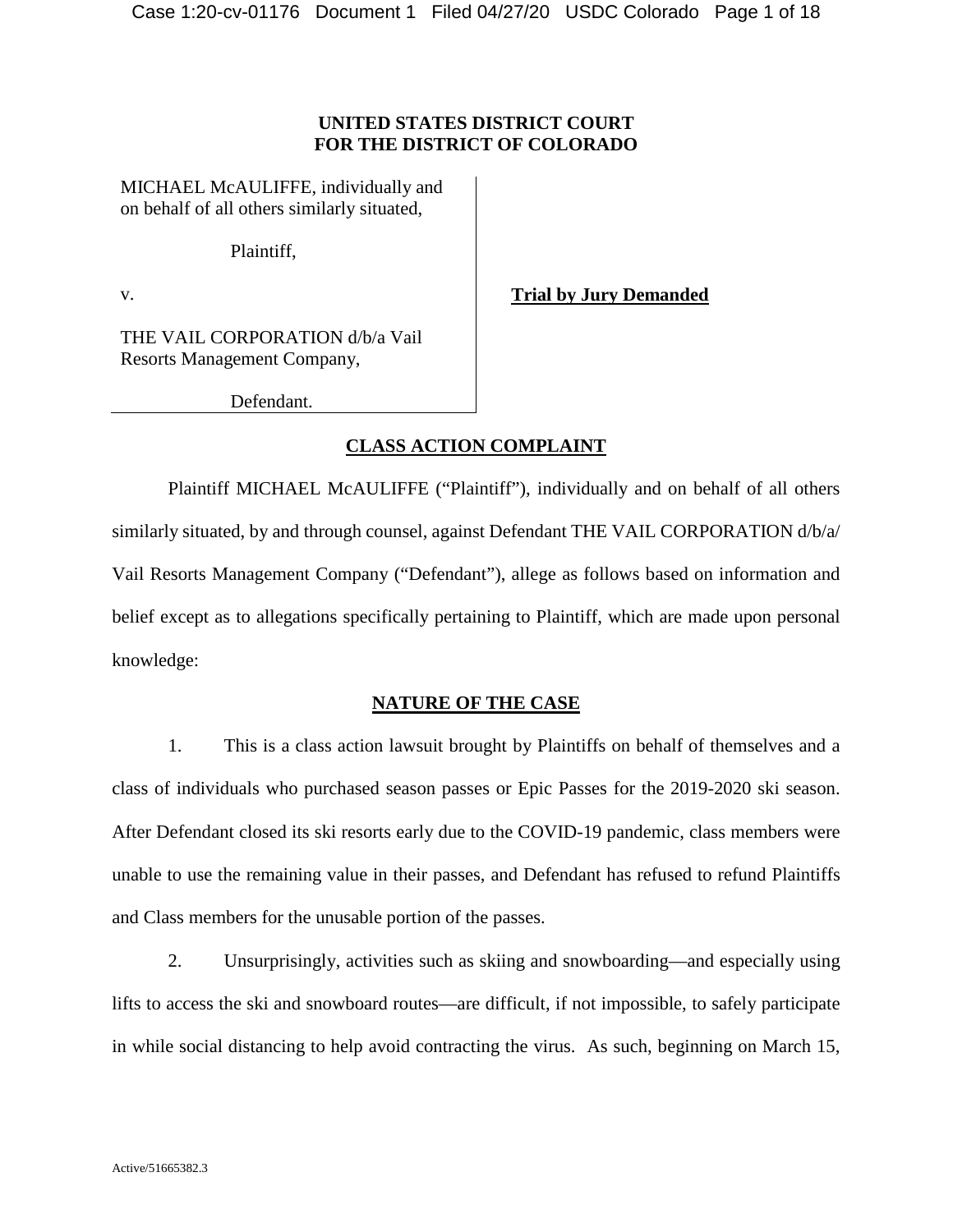#### Case 1:20-cv-01176 Document 1 Filed 04/27/20 USDC Colorado Page 2 of 18

2020, Defendant suspended operations at all of its resorts in North America, and, within the following five days, closed all of its resorts.

3. Unfortunately for Plaintiff and the Class, however, Defendant has shifted the financial burden of this extraordinary crisis onto its customers, who paid hundreds or thousands of dollars for lift tickets and passes to ski or snowboard at Defendant's properties.

4. Specifically, Defendant has refused to refund to its customers any portion of the money paid for tickets and passes they cannot use; money that they need to provide for themselves and their families during this crisis.

5. Defendant's conduct breaches its contract with passholders, is unfair, unlawful, and unconscionable, and unjustly enriches it at the expense of its customers. Plaintiff brings this action in order to secure partial refunds for each and every similarly situated consumer that Defendant has wronged by refusing to issue refunds for season passes and Epic Daily Passes with unused days, when Defendant closed its resorts starting between March 15 and March 20, 2020.

#### **JURISDICTION**

6. This Court has subject matter jurisdiction of this action pursuant to 28 U.S.C. § 1332(d)(2), the Class Action Fairness Act of 2005, because: (i) there are 100 or more Class members, (ii) there is an aggregate amount in controversy exceeding \$5,000,000, exclusive of interest and costs, and (iii) there is minimal diversity because at least one plaintiff and one defendant are citizens of different States. This Court has supplemental jurisdiction over the state law claims pursuant to 28 U.S.C. § 1367.

7. This Court has personal jurisdiction over Defendant because Defendant is a resident of, and is headquartered in, this judicial district.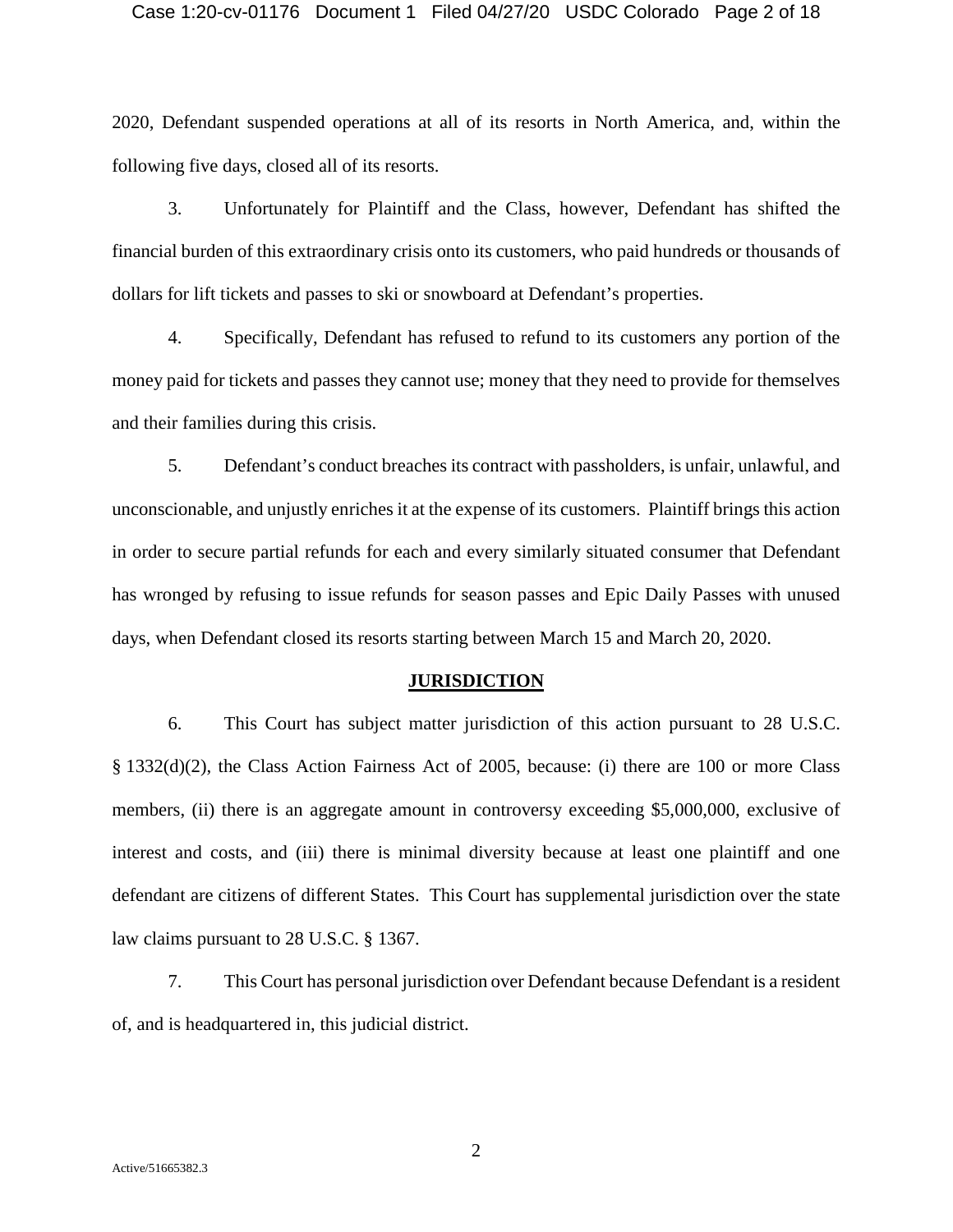8. Venue is proper in this judicial district pursuant to 28 U.S.C. § 1391 because Defendant is a citizen of and headquartered in this district, transacts business in this district, and is subject to personal jurisdiction in this district, and because a substantial part of the events giving rise to the claims occurred in this district.

### **PARTIES**

9. Plaintiff Michael McAuliffe is a resident and citizen of Colorado.

10. On September 24, 2019, Plaintiff purchased an Epic Pass from Defendant, which gave him unlimited access to Defendant's ski areas for the entire 2019-20 ski season. Plaintiff McAuliffe paid \$969.00 for his 2019-20 Epic Pass. Plaintiff McAuliffe used the Epic Pass at Defendant's ski areas during part of the 2019-20 ski season, and planned to use the Epic Pass after March 15, 2020. Due to the suspension and closure of Defendant's ski areas, Plaintiff McAuliffe was not able to use the Epic Pass for the 2019-20 ski season after March 15, 2020. Defendant did not provide Plaintiff McAuliffe a refund of the unused portion of the Epic Pass after Defendant closed all of its ski areas and rendered the Epic Pass unusable.

11. Defendant the Vail Corporation d/b/a Vail Resorts Management Company is a Colorado corporation with its principal place of business located at 390 Interlocken Crescent, Broomfield, Colorado 80021.

#### **GENERAL ALLEGATIONS**

#### **Defendant's Ski Areas and Ski Passes**

12. Defendant operates 37 "mountain ski resorts and urban ski areas" (collectively, "ski areas") across the world, the majority of which are located in the United States. In the United States, Defendant owns and operates ski areas in Colorado, Utah, California, Nevada, Vermont, New York, New Hampshire, Washington, Pennsylvania, Ohio, Missouri, Wisconsin, Minnesota,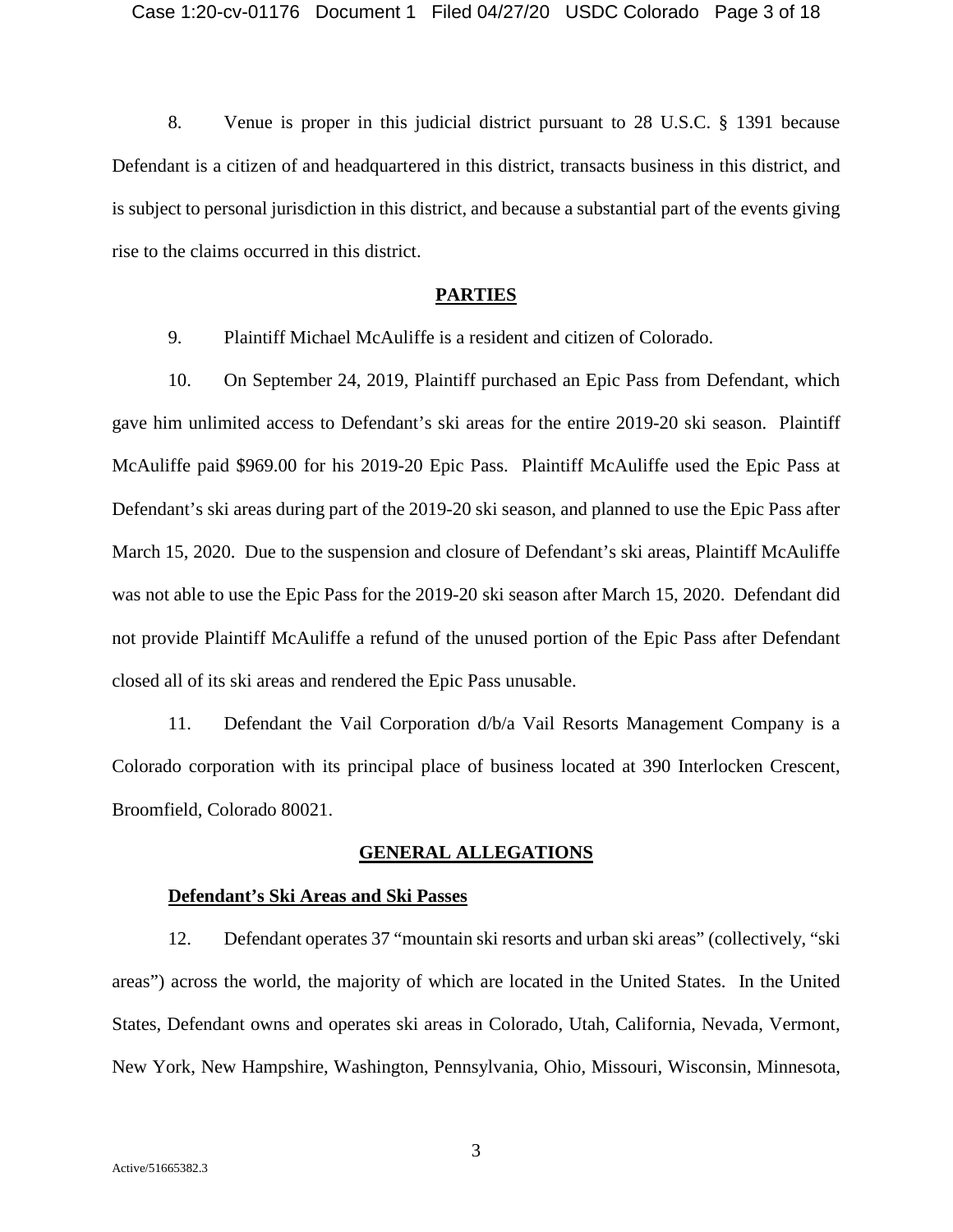#### Case 1:20-cv-01176 Document 1 Filed 04/27/20 USDC Colorado Page 4 of 18

Michigan, and Indiana. Internationally, Defendant owns and operates resorts in Canada, Australia, Japan, Switzerland, Italy, and France.

13. Individuals obtain access to the ski areas by purchasing either a lift ticket or an "Epic Pass." Generally, lift tickets may only be used for the ski area associated with the ticket. Lift tickets provide access to the ski area for 1 to 14 days, depending on the number of days purchased.

14. Defendant also sells numerous types of "Epic Passes." The Epic Pass provides passholders unlimited access to most of Defendant's ski areas, and limited access to the remainder of Defendant's ski areas. Defendant advertises that Epic Passes provide "Unlimited, Unrestricted Skiing at our Best Resorts," "Unlimited, unrestricted skiing or riding," have "no restricted dates," and Epic Passes are "without limits."[1](#page-3-0)

15. In addition to the Epic Pass, Defendant also sells the Local Epic Pass. The Local Epic Pass provides passholders "unlimited, unrestricted access" to many of Defendant's ski areas, and limited access—either a limited number of days or holiday-restricted access—to the remainder of Defendant's ski areas. [2](#page-3-1)

16. Additionally, Defendant sells season passes to specific ski areas. The regional Epic Passes provide passholders "unlimited, unrestricted access" to the specific ski area(s).<sup>[3](#page-3-2)</sup> Defendant's regional Epic Passes include the following: Summit Value Pass, Keystone Plus Pass, Tahoe Local Pass, Tahoe Value Pass, Kirkwood Pass, Northeast Value Pass, Northeast Midweek

<span id="page-3-0"></span> <sup>1</sup> *Epic Season Pass*, EPIC PASS, *available at:* https://www.epicpass.com/passes/epic-pass.aspx (last accessed Apr. 24, 2020).

<span id="page-3-1"></span><sup>2</sup> *Epic Local Pass*, EPIC PASS, *available at:* https://www.epicpass.com/passes/epic-local-pass.aspx (last accessed Apr. 24, 2020).

<span id="page-3-2"></span><sup>3</sup> *See e.g.*, *Kirkwood Pass*, EPIC PASS, *available at:* https://www.epicpass.com/Passes/Kirkwood-Pass.aspx (last accessed Apr. 24, 2020).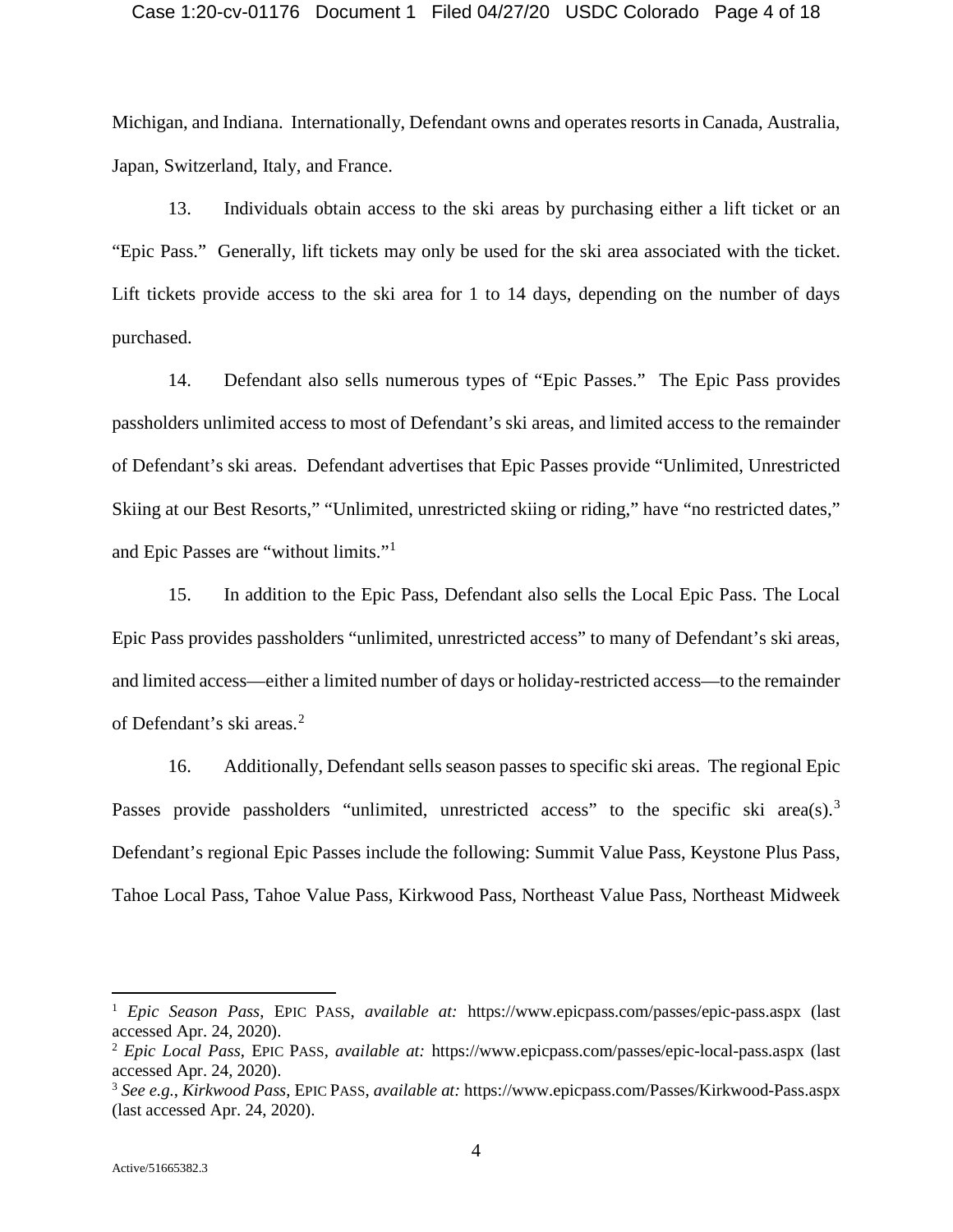#### Case 1:20-cv-01176 Document 1 Filed 04/27/20 USDC Colorado Page 5 of 18

Pass, Afton Alps Pass, Mt. Brighton Pass, Wilmot Pass, Ohio Pass, Paoli Peaks Pass, Snow Creek Pass, and Hidden Valley Pass.

17. Defendant also sells "specialty" passes for specific groups of people. Defendant's specialty passes include the following: Military Pass Active, Military Pass Active Dependent, Military Pass Retired, Military Pass Retired Dependent, Military Pass Veteran, Military Pass Veteran Dependent, Liberty Pass, Liberty Pass Dependent, Local College Pass, Summit Value College Pass, Park City Youth Pass, Tahoe Local College Pass, Tahoe Value College Pass, Kirkwood College Pass, Afton Alps College Pass, Afton Alps College Night Pass, Mt. Brighton College Pass, and Mt. Brighton College Night Pass.

18. Defendant's regional Epic Passes may be limited to specific ski areas or particular days of the week, but otherwise provide access to ski areas for the entire 2019-20 season. Similarly, while some of Defendant's specialty passes may be limited to particular ski areas or to certain days of the week, the passes otherwise provide access to the ski areas for the entire 2019- 20 season. Defendant's Epic Pass, Epic Local Pass, regional Epic Passes, and specialty Epic Passes are full season passes (hereinafter, collectively, "Season Epic Passes").

19. Defendant also sells Epic Day Passes. The Epic Day Pass provides passholders with between 1 and 7 days of access to the majority of Defendant's ski areas. Multi-day Epic Day Passes are not required to be used on consecutive days or at the same ski area.<sup>[4](#page-4-0)</sup>

20. Defendant permitted consumers to purchase a 2019-20 Season Epic Pass or Epic Day Pass by making an initial payment of \$49.00. The remaining balance for the pass was then charged to the purchaser's credit card in September 2019. Defendant's Epic Pass website states that, by making the \$49.00 initial payment, the purchaser is "committing to buy the Pass(es)" and

<span id="page-4-0"></span> <sup>4</sup> *Epic Day Pass*, EPIC PASS, *available at:* https://www.epicpass.com/passes/epic-day-pass.aspx?days=7 (last accessed Apr. 24, 2020).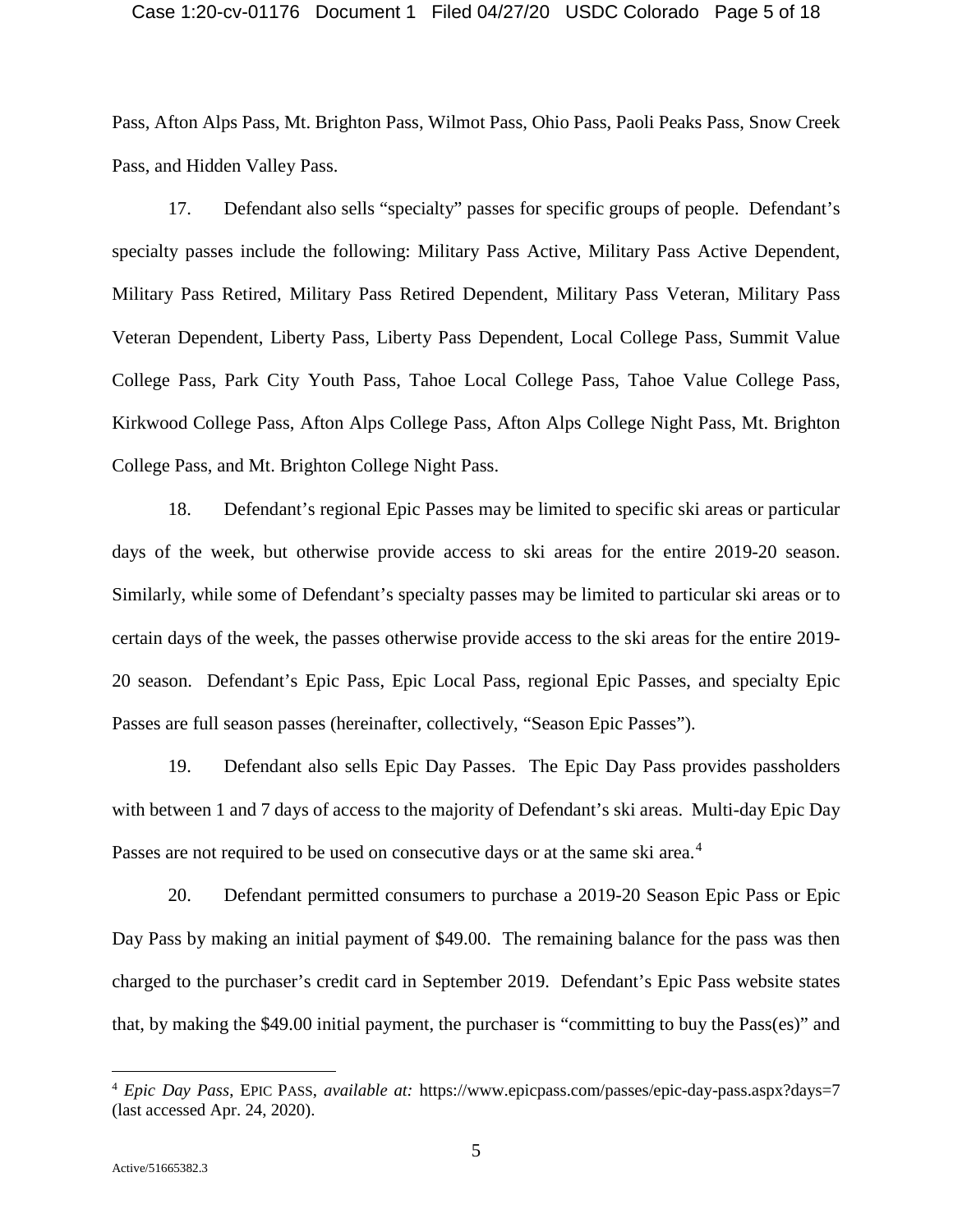#### Case 1:20-cv-01176 Document 1 Filed 04/27/20 USDC Colorado Page 6 of 18

that once the purchaser makes the \$49 initial payment neither the initial payment nor the pass purchase can be cancelled or refunded.<sup>[5](#page-5-0)</sup>

21. Defendant also offers Pass Insurance for the Epic Passes. Passholders who purchase Pass Insurance will receive a refund of the cost of the Epic Pass, but only for certain covered events. The covered events are limited to the following: (a) injury or sickness of the insured (passholder); (b) injury, sickness, or death of a family member of the insured; (c) if the insured is subpoenaed, required to serve on a jury, hijacked, or quarantined; (d) if the insured is involuntarily laid off, terminated, or transferred; (e) if the insured is called for active military service or had military leave canceled; (f) if the insured has a pregnancy or childbirth; or (g) if the insured is a student and transfers schools. The Epic Pass website provides that, unless the passholder purchases Pass Insurance, the purchaser "will not be eligible for a refund of any kind" for the season or Epic Pass.<sup>[6](#page-5-1)</sup>

22. Epic Passes are popular for skiers and snowboarders, as the Passes provide access to the ski areas for most of the year. Halfway through the 2018-19 ski season, Defendant had sold over 900,000 passes to its ski areas for that season.<sup>[7](#page-5-2)</sup> The ski/snowboard season typically begins in mid to late October, and usually lasts through April, and, for some ski areas, can last through June.

23. Lift tickets and Epic Passes may be purchased either at one of Defendant's resorts or ski areas, or from Defendant's websites, such as www.snow.com and www.epicpass.com. The Terms & Conditions for use of all of Defendant's websites provide that the use of the website is

<span id="page-5-0"></span> <sup>5</sup> *See Deposit and Cancellation Policy*, EPIC PASS, *available at:* https://www.epicpass.com/info/depositand-cancellation-policy.aspx (last accessed Apr. 24, 2020).

<span id="page-5-1"></span><sup>6</sup> *See Epic Season Pass*, *supra*, footnote 1.

<span id="page-5-2"></span><sup>7</sup> *See* Scott Miller, *Vail Resorts has Sold about 925,000 passes of all kinds for 2018-19 Season*, VAIL DAILY NEWS (Dec. 8, 2018), *available at:* https://www.skyhinews.com/news/vail-resorts-has-sold-about-925000 passes-of-all-kinds-for-2018-19-ski-season/.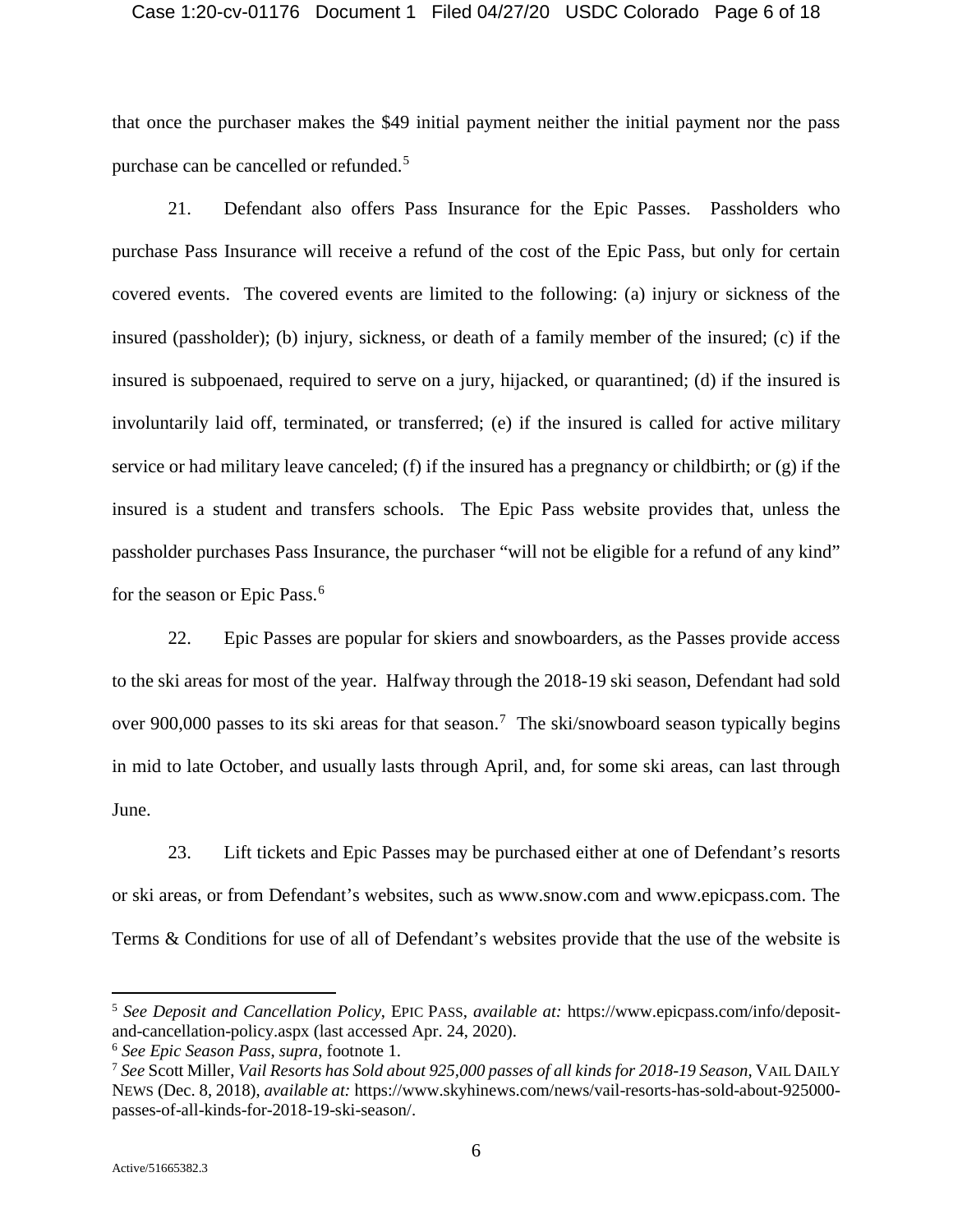#### Case 1:20-cv-01176 Document 1 Filed 04/27/20 USDC Colorado Page 7 of 18

governed by the laws of the State of Colorado, and any legal proceedings against Defendant shall be commenced in state or federal court in Denver, Colorado.

### **The COVID-19 Pandemic and Response**

24. COVID-19 has proven capable of spreading silently through communities, steadily increasing its reach before its existence is detected. On February 29, 2020—the same day the U.S. government issued a "do not travel" warning and prohibited travel between the United States and several countries with COVID-19 outbreaks—the State of Washington became the first state to declare a state of emergency due to COVID-19. It would not be the last to do so.

25. On March 11, 2020, the WHO reclassified COVID-19 as a worldwide pandemic and, two days later, the President declared a "National Emergency."

26. On March 11, 2020, in response to the COVID-19 pandemic, Jared Polis, Governor of Colorado, issued Executive Order D 2020 003, which declared COVID-19 a disaster emergency. On March 14, 2020, Governor Polis issued Executive Order D 2020 004, which directed all downhill ski resorts in the State of Colorado to suspend operations from March 15-22, 2020. On March 18, 2020, Governor Polis issued Executive Order D 2020 006, which ordered all downhill ski resorts to suspend operations from March 23-April 6, 2020, which was later extended to April 30, 2020. Some or all of Defendant's resorts, including Defendant's Colorado resorts are subject to these orders. On March 25, 2020, Governor Polis issued Executive Order D 2020 017, which ordered all residents of Colorado to stay at home.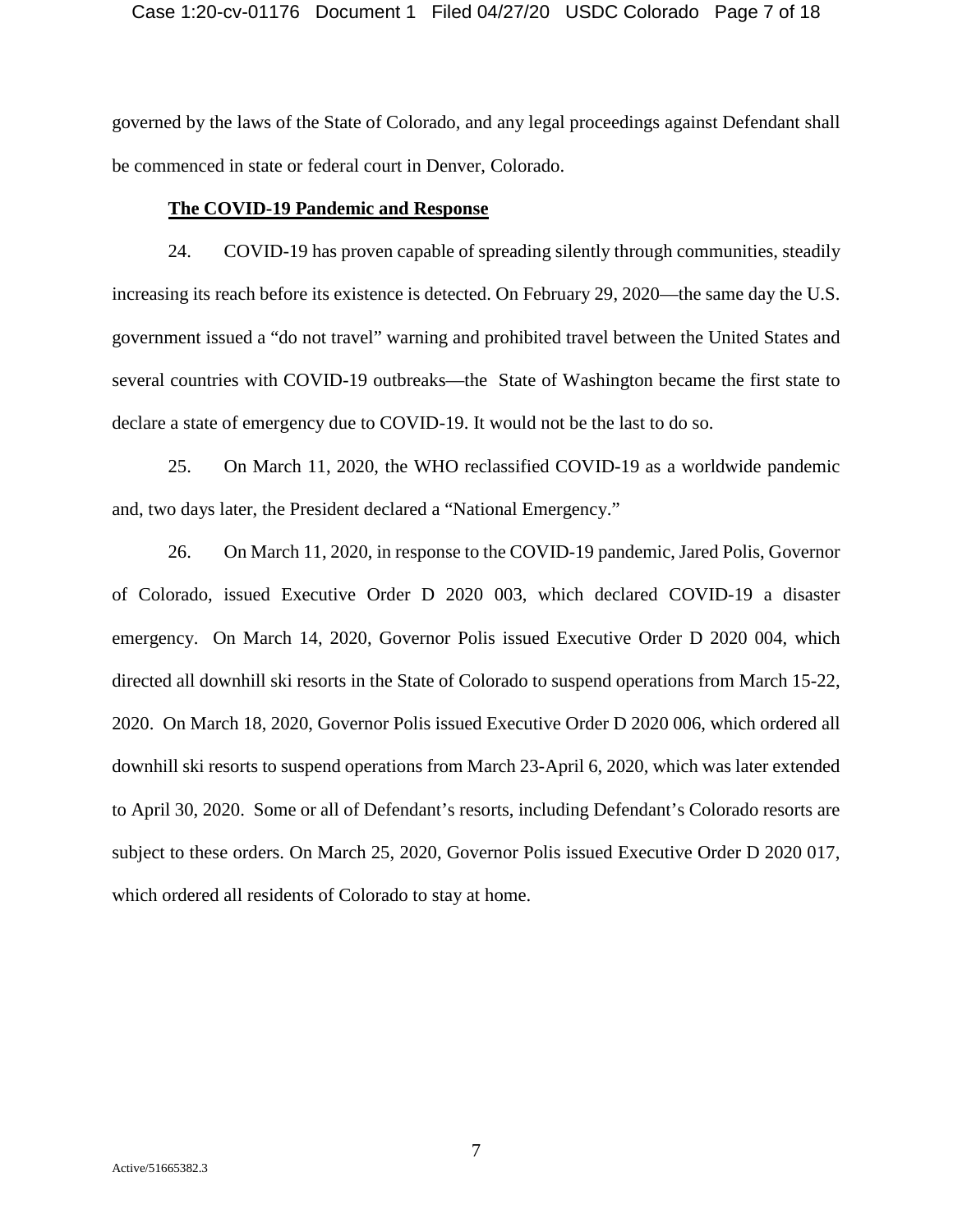### **Defendant's Actions**

27. As COVID-19 began to spread across the United States, reports linked the spread of the disease to ski resorts around the country, especially the resorts in Colorado.<sup>[8](#page-7-0)</sup>

28. On or about March 15, 2020, Defendant suspended operation at all of its ski areas in North America until March 22, 2020. Defendant stated that it would refund all lift tickets that were valid for March 15-22, 2020. However, Defendant refused to provide refunds of any portion of the monies passholders paid to purchase a Season Epic Pass or Epic Daily Pass.

29. On March 17, 2020, Defendant stated that it would close all of its ski areas in North America beginning March 20, 2020. Again, Defendant refused to provide refunds for any Season Epic Pass or Epic Daily Pass.

30. On April 27, 2020, Defendant announced for the first time that it would issue credits—varying in amount based on the type of pass and the usage prior to the shutdowns—to impacted 201[9](#page-7-1)-2020 passholders.<sup>9</sup> However, those credits may only be applied toward the purchase of new passes for the 2020-2021 season and Defendant continues to refuse to offer refunds of any kind for the Season Epic Pass or Epic Daily Pass for the 2019-2020 season.

31. Because Defendant refused to provide refunds for individuals who purchased any Season Epic Pass or Epic Daily Pass with unused days, many consumers made claims on their Pass Insurance, seeking a refund due to the closure of Defendant's ski areas. Passholders' claims under the Pass Insurance have consistently been denied.<sup>[10](#page-7-2)</sup>

<span id="page-7-0"></span> <sup>8</sup> *See e.g.*, Vincent Del Giudice, *Colorado Suspects Virus Cluster in Ski-Resort Region*, BLOOMBERG (Mar. 16, 2020), *available at:* https://www.bloomberg.com/news/articles/2020-03-17/colorado-suspects-viruscluster-in-ski-resort-region-of-state (updated Mar. 17, 2020).

<span id="page-7-1"></span><sup>9</sup> *Vail Announces 19/20 Pass Holder Credits and 'Epic Coverage' for 20/21 Season*, VAIL RESORTS (Apr. 27, 2020), *available at:* http://news.vailresorts.com/corporate/vailresorts/vail-resorts-announces-1920 pass-holder-credits-and-epic-coverage-for-2021-season.htm.

<span id="page-7-2"></span><sup>10</sup> *See e.g.*, Epic Pass Facebook, FACEBOOK, *available at:* https://www.facebook.com/pg/epicpass/posts/ (Apr. 8, 2020, 8:50 A.M.) (comment from stating that his claim for a refund under the Pass Insurance was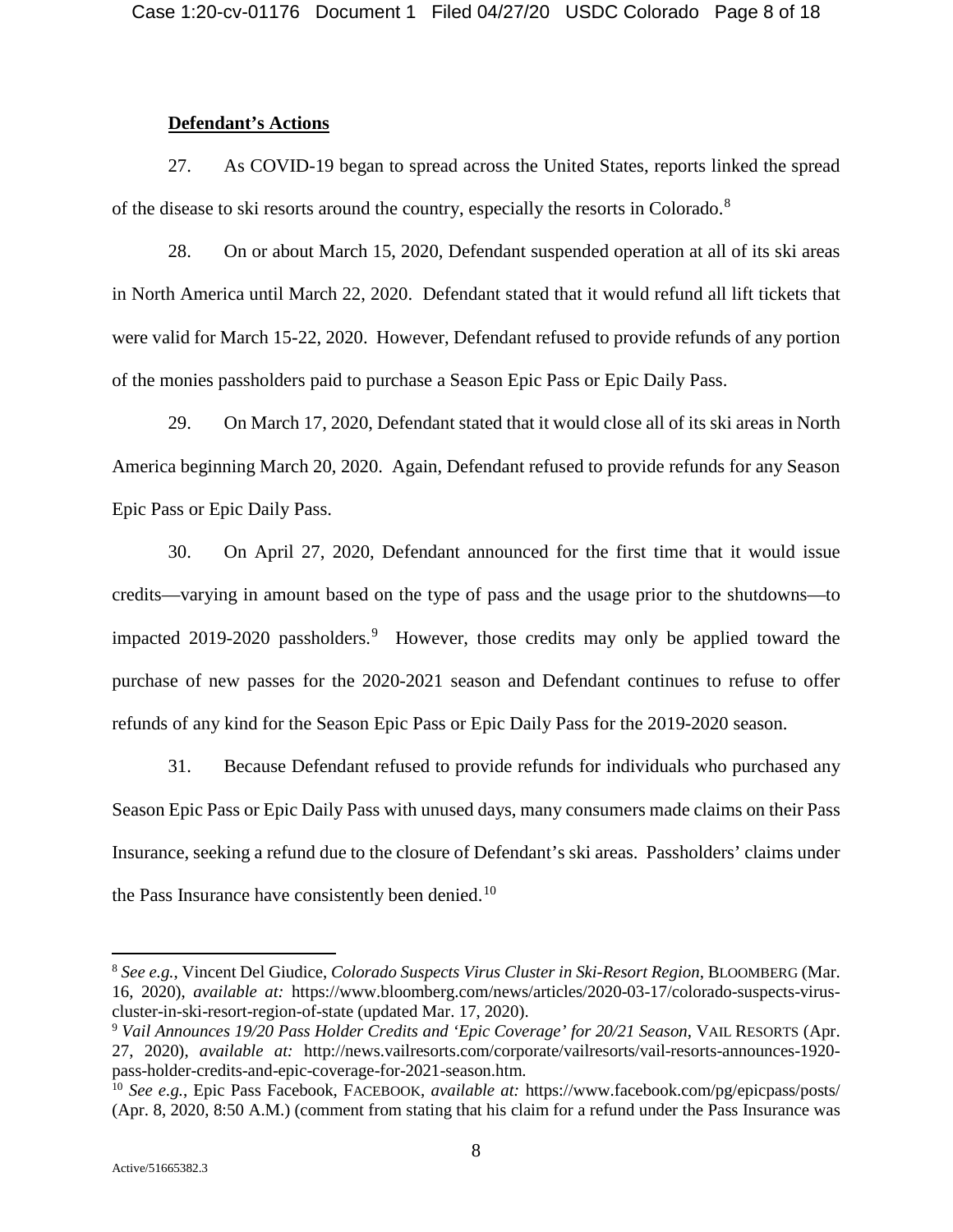32. No Season Epic Pass or Epic Daily Pass passholder is bound by Defendant's selfserving attempts to limit its own liability for closing its ski areas. Even if Defendant's limitation of liability applied by its terms—which it arguably does not—Defendant cannot disclaim liability for loss or damage by closing its ski areas and preventing consumers from being able to use the Season Epic Passes or Epic Daily Passes with unused days, without any compensation for the unused portion of the passes. Any attempt by Defendant to limit or disclaim liability for preventing passholders from using the Season Epic Passes or Epic Daily Passes with unused days, while retaining the fees that passholders paid to purchase the passes, is unconscionable and unenforceable, and unjustly enriches Defendant to the detriment of the passholders.

### **CLASS ALLEGATIONS**

33. Plaintiff brings this action, individually, and on behalf of a nationwide class, pursuant to Federal Rule of Civil Procedure 23(a), 23(b)(2) and/or 23(b)(3), defined as follows:

> All persons in the United States who purchased a 2019-20 Season Epic Pass, or 2019-20 Epic Daily Pass that had unused days after March 15, 2020.

34. Excluded from the Class are: (a) Defendant; (b) Defendant's affiliates, agents, employees, officers and directors; and (c) any judge assigned to this matter, the judge's staff, and any member of the judge's immediate family.

35. **Numerosity**: Upon information and belief, the Class is so numerous that joinder of all members is impracticable. While the exact number and identity of individual members of the Class are unknown at this time, such information being in the sole possession of Defendant and obtainable by Plaintiff only through the discovery process, Plaintiff believes, and therefore alleges,

 $\overline{a}$ 

denied); *id.* (Apr. 8, 2020, 6:55 A.M.) (same); Joyce and Doug Paff, *Letter: So Much for Epic Pass Insurance*, Vail Daily (Apr. 17, 2020), *available at:* https://www.vaildaily.com/opinion/letter-so-much-forepic-pass-insurance.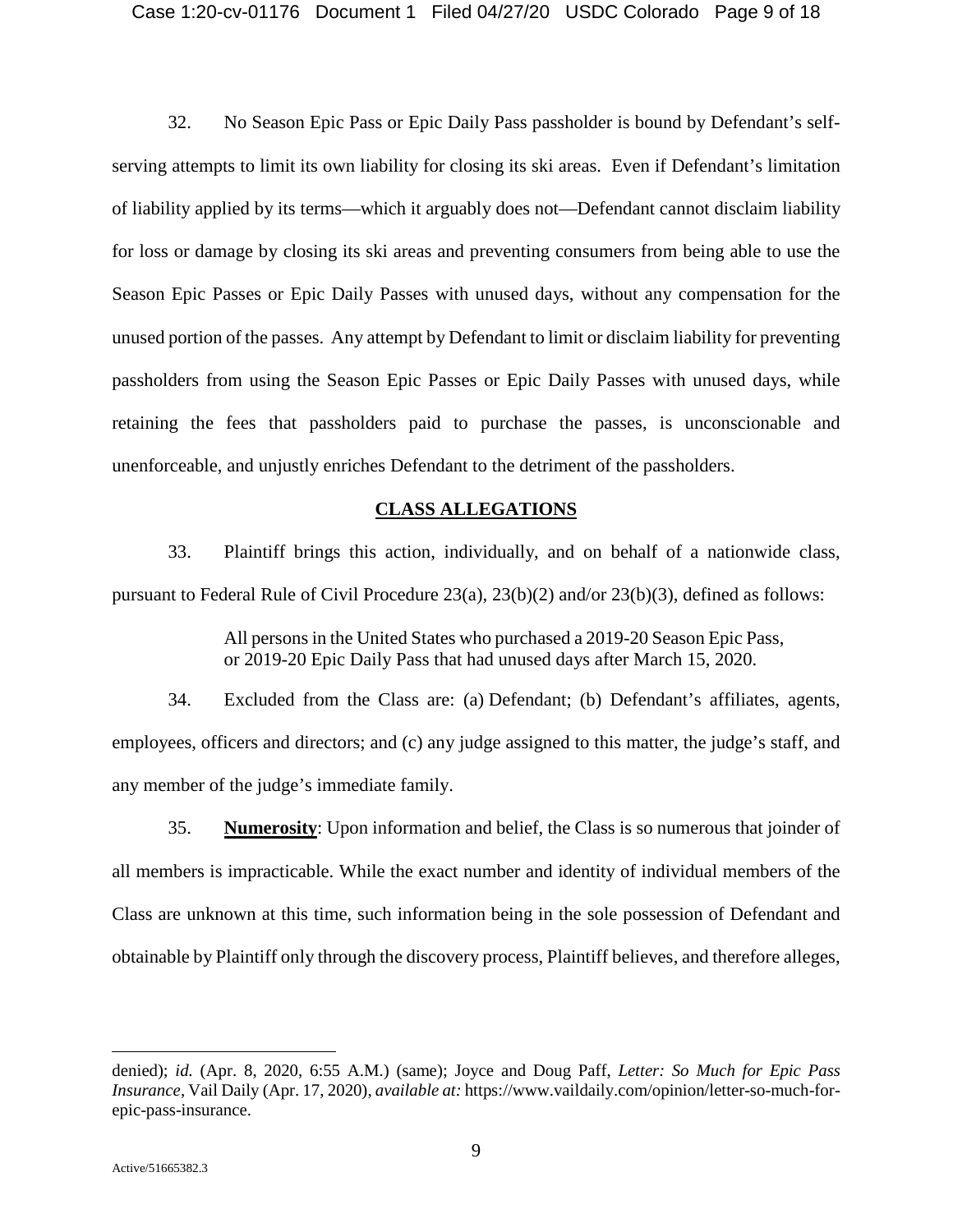Case 1:20-cv-01176 Document 1 Filed 04/27/20 USDC Colorado Page 10 of 18

that the Class consists of hundreds of thousands of people. The number of Class members can be determined based on Defendant's records.

36. **Commonality**: Common questions of law and fact exist as to all members of each Class. These questions predominate over questions affecting individual Class members. These common legal and factual questions include, but are not limited to:

- a. Whether Defendant breached the contract with Plaintiff and Class members;
- b. Whether Defendant was unjustly enriched by its conduct;
- c. Whether Defendant violated the Colorado Consumer Protection Act;
- d. Whether Defendant unlawfully converted Plaintiff's and Class members' property for its own use; and
- e. Whether Defendant breached the covenant of good faith and fair dealing.

37. **Typicality**: Plaintiff has the same interest in this matter as all Class members, and Plaintiff's claims arise out of the same set of facts and conduct as the claims of all Class members. Plaintiff's and Class members' claims all arise out Defendant's uniform conduct, statements, and unlawful, unfair, and deceptive acts and practices.

38. **Adequacy**: Plaintiff has no interest that conflicts with the interests of the Class, and is committed to pursuing this action vigorously. Plaintiff has retained counsel competent and experienced in complex consumer class action litigation. Accordingly, Plaintiff and his counsel will fairly and adequately protect the interests of the Class.

39. **Superiority**: A class action is superior to all other available means of fair and efficient adjudication of the claims of Plaintiff and members of the Class. The injury suffered by each individual Class member is relatively small compared to the burden and expense of individual prosecution of the complex and extensive litigation necessitated by Defendant's conduct. It would be virtually impossible for members of the Class individually to effectively redress the wrongs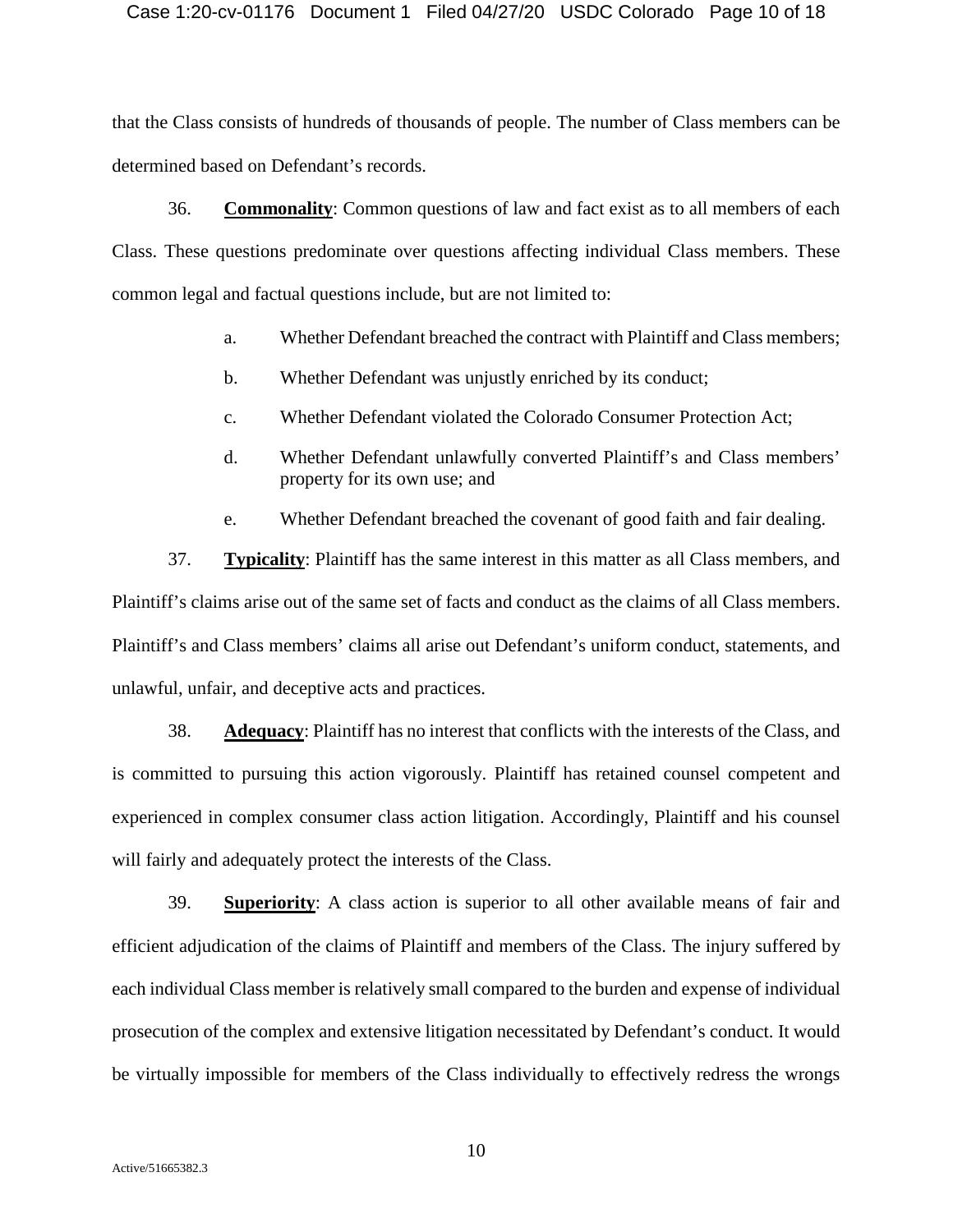done to them. Even if the members of the Class could afford such individual litigation, the court system could not. Individualized litigation increases the delay and expense to all parties, and to the court system, presented by the complex legal and factual issues of this case. Individualized rulings and judgments could result in inconsistent relief for similarly-situated individuals. By contrast, the class action device presents far fewer management difficulties, and provides the benefits of single adjudication, economy of scale, and comprehensive supervision by a single court.

### **COUNT I BREACH OF CONTRACT**

40. Plaintiff incorporates by reference each of the allegations contained in the foregoing paragraphs of this Complaint.

41. Plaintiff and the Class entered into a contract with Defendant when purchasing a 2019-20 Season Epic Pass or 2019-20 Epic Daily Pass.

42. The contract was offered by Defendant and was formed at the time Plaintiff and the Class accepted it by purchasing their 2019-20 Season Epic Pass or 2019-20 Epic Daily Pass.

43. Plaintiff and the Class performed their obligations under the contract by providing payment in consideration for the 2019-20 Season Epic Pass or 2019-20 Epic Daily Pass.

44. Defendant breached its contracts with Plaintiff and the Class by retaining the consideration received by Plaintiff and the Class while closing their ski resorts for the remainder of the season, rendering useless and void the 2019-20 Season Epic Pass or 2019-20 Epic Daily Pass for a substantial portion of the ski season.

45. Defendant's decision to retain the fees paid by Plaintiff and the Class while closing the resorts deprived Plaintiff and the Class the benefit of their bargains.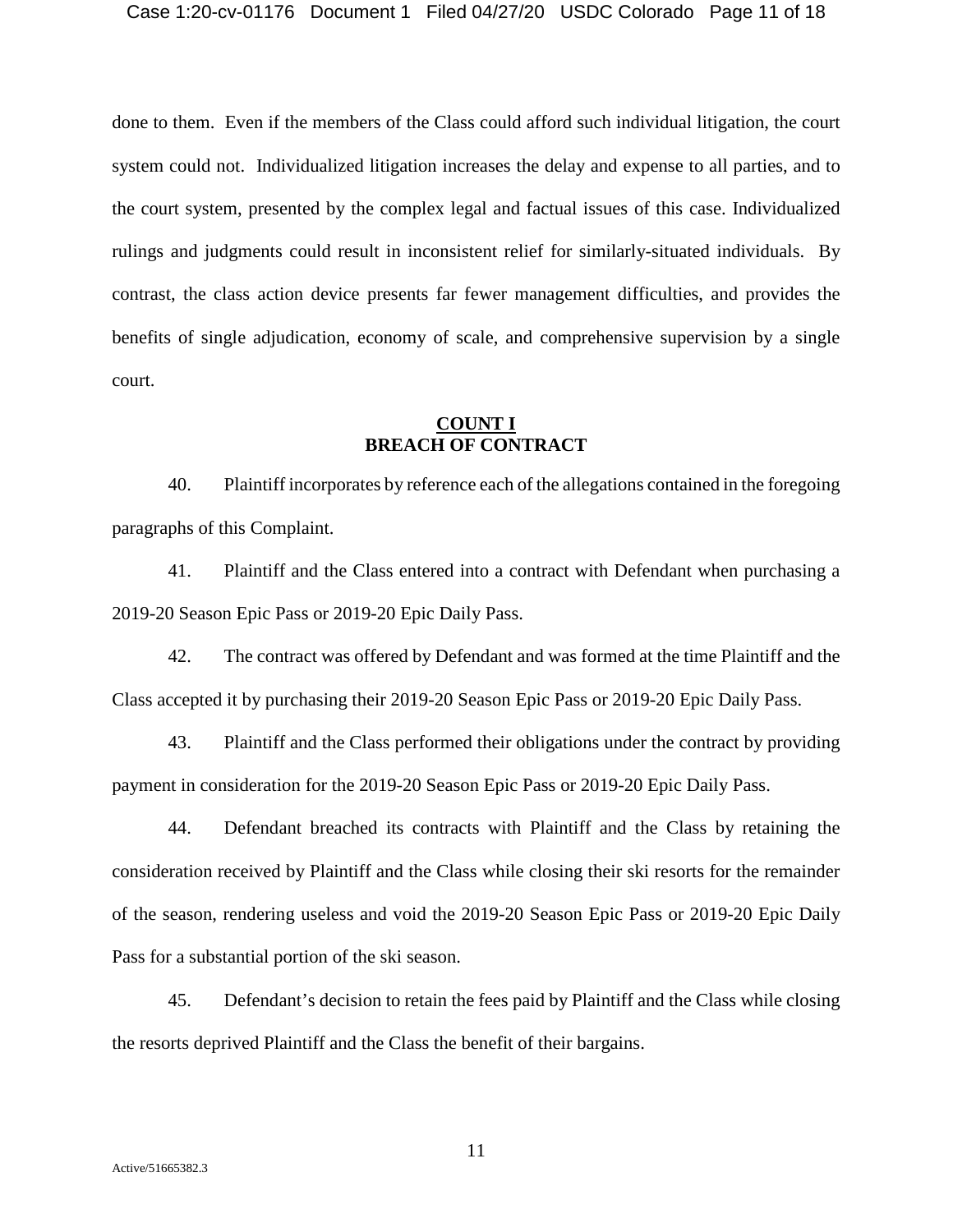46. Due to the closure of Defendant's ski areas for a substantial portion of the 2019-20 season while refusing to provide refunds for Season Epic Passes or Epic Daily Passes renders those contracts illusory and void.

47. As a direct and proximate result of Defendant's breaches, Plaintiff and the Class have suffered monetary damages.

48. Plaintiff and the Class seek the return of amounts paid to Defendant for their 2019- 20 Season Epic Pass or 2019-20 Epic Daily Pass, as well as attorneys' fees, costs and interest.

### **COUNT II UNJUST ENRICHMENT (In the alternative to Count I)**

49. Plaintiff incorporate by reference each of the allegations contained in the foregoing paragraphs of this Complaint.

50. Plaintiff and the Class conferred a direct benefit on Defendant by purchasing a 2019-20 Season Epic Pass or 2019-20 Epic Daily Pass.

51. Defendant knowingly and willingly accepted and enjoyed the benefits conferred on it by Plaintiff and the Class.

52. Defendant's retention of these benefits is unjust and inequitable under the circumstances.

53. As a direct and proximate result of Defendant's unjust enrichment, Plaintiff and the Class are entitled to recover the amount each paid to Defendant for their 2019-20 Season Epic Pass or 2019-20 Epic Daily Pass, as well as attorneys' fees, costs and interest.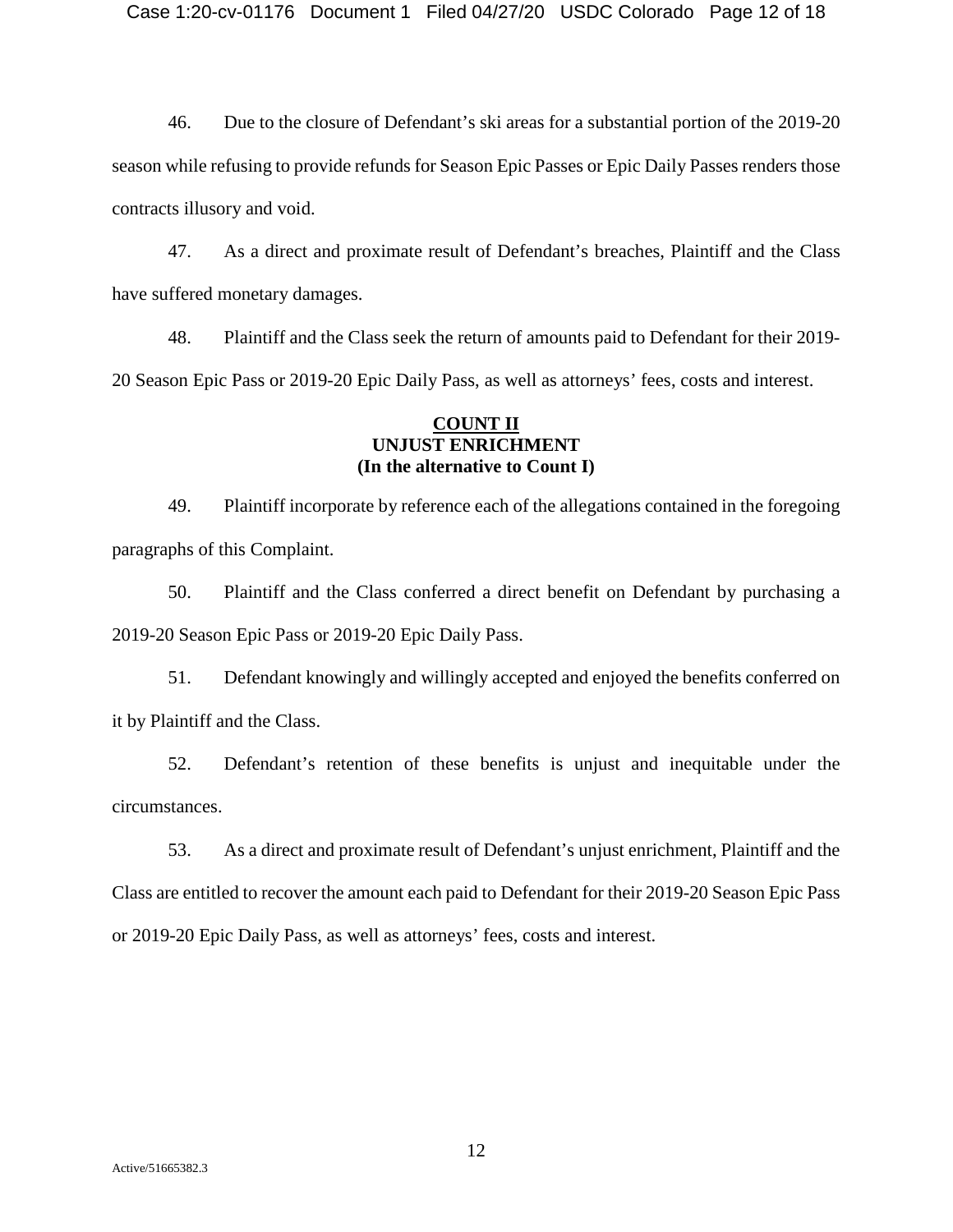### **COUNT IV CONVERSION**

54. Plaintiff incorporates by reference each of the allegations contained in the foregoing paragraphs of this Complaint.

55. Plaintiff and the Class purchased passes that granted them the right to services that were promised in exchange for the purchase price of the passes.

56. Defendant intentionally interfered with Plaintiff's and the Class' rights granted through those passes when Defendant closed all of its facilities and retained the purchase price of the passes.

57. Defendant exercised control over Plaintiff's and Class members' property by closing its ski areas and refusing to issue partial refunds for the unusable portion of the 2019-20 Season Epic Passes and Epic Daily Passes, and the rights granted by those passes.

58. Defendant's closure of its ski areas and its refusal to refund the unusable portion of the 2019-20 Season Epic Passes or Epic Daily Passes to Plaintiff and Class members are unauthorized.

59. Plaintiff and Class members have, through the filing of this lawsuit or otherwise communicating with Defendant, demanded that Defendant issue refunds for the unusable portion of the 2019-20 Season Epic Passes or Epic Daily Passes.

60. Defendant has uniformly and consistently refused to issue refunds for the unusable portion of the 2019-20 Season Epic Passes or Epic Daily Passes.

61. Plaintiff and the Class seek a partial return of the price paid to Defendant for their passes.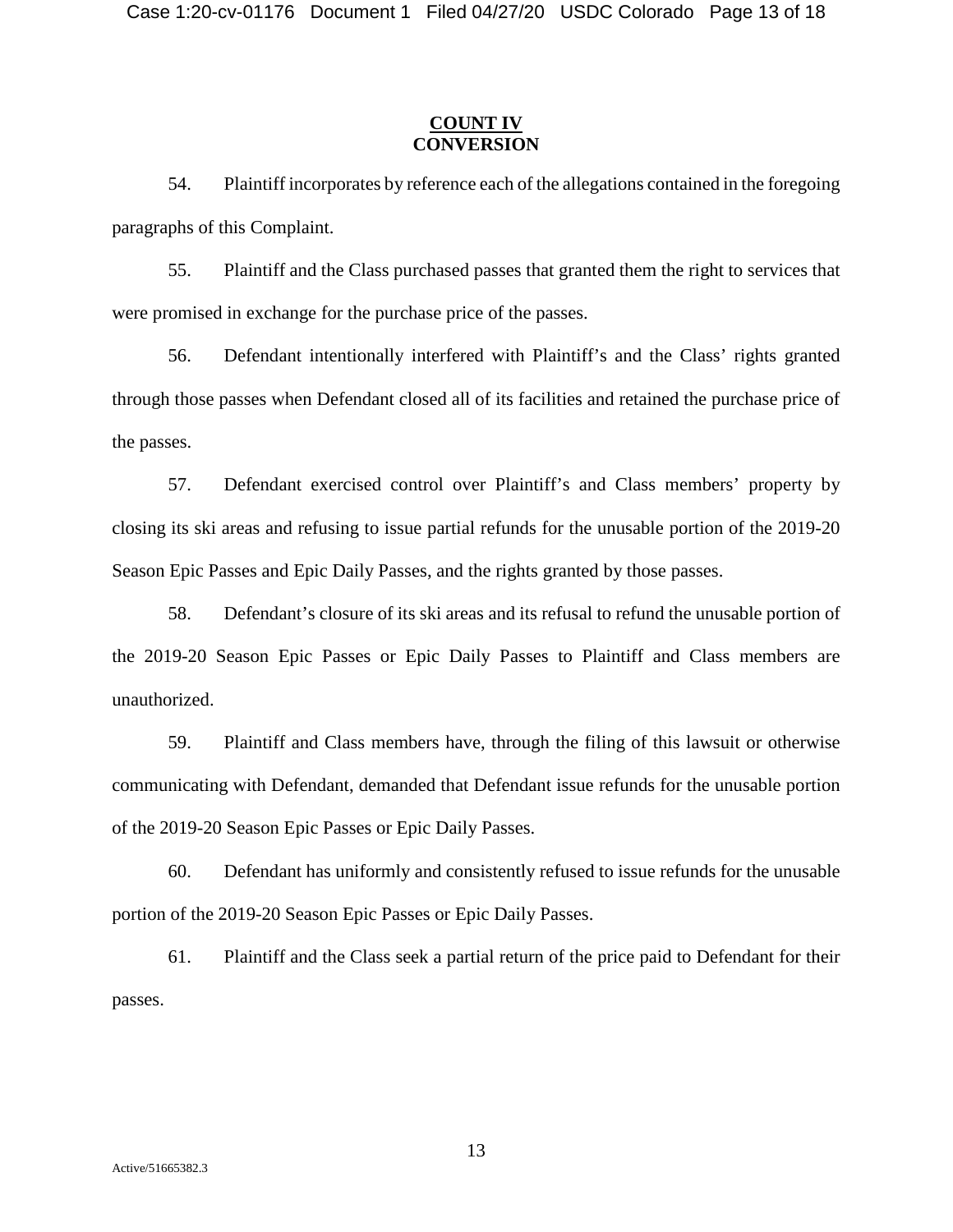### **COUNT V BREACH OF WARRANTY**

62. Plaintiff incorporates by reference each of the allegations contained in the foregoing paragraphs of this Complaint.

63. Defendant created an express warranty through its advertising statements that the passes would provide "unlimited, unrestricted access" to its ski areas through the 2019-20 season, that the Season Epic Passes provide access for the entire 2019-20 season, and that Epic Daily Passes provide access to Defendant's ski areas for the number of days purchased until the end of the 2019-20 season.

64. This warranty became part of the basis of the bargain between the parties. Plaintiff and the Class relied on this warranty in deciding to purchase a pass from Defendant.

65. Defendant breached this warranty by failing to provide access to its resorts throughout the 2020 ski season and by failing to issue partial refunds to Plaintiff and the Class after shutting down access to its ski areas.

66. Plaintiff and the Class would not have purchased the passes, or would have paid substantially less for them, had Defendant disclosed that it would not honor the warranty and not refund any portion of the monies that Plaintiff and the Class paid to purchase a Season Epic Pass or Epic Daily Pass.

67. Plaintiff and the Class performed their obligations under the warranty, including paying in full for their passes.

68. Plaintiff and the Class were injured as a direct and proximate result of Defendant's breach of warranty.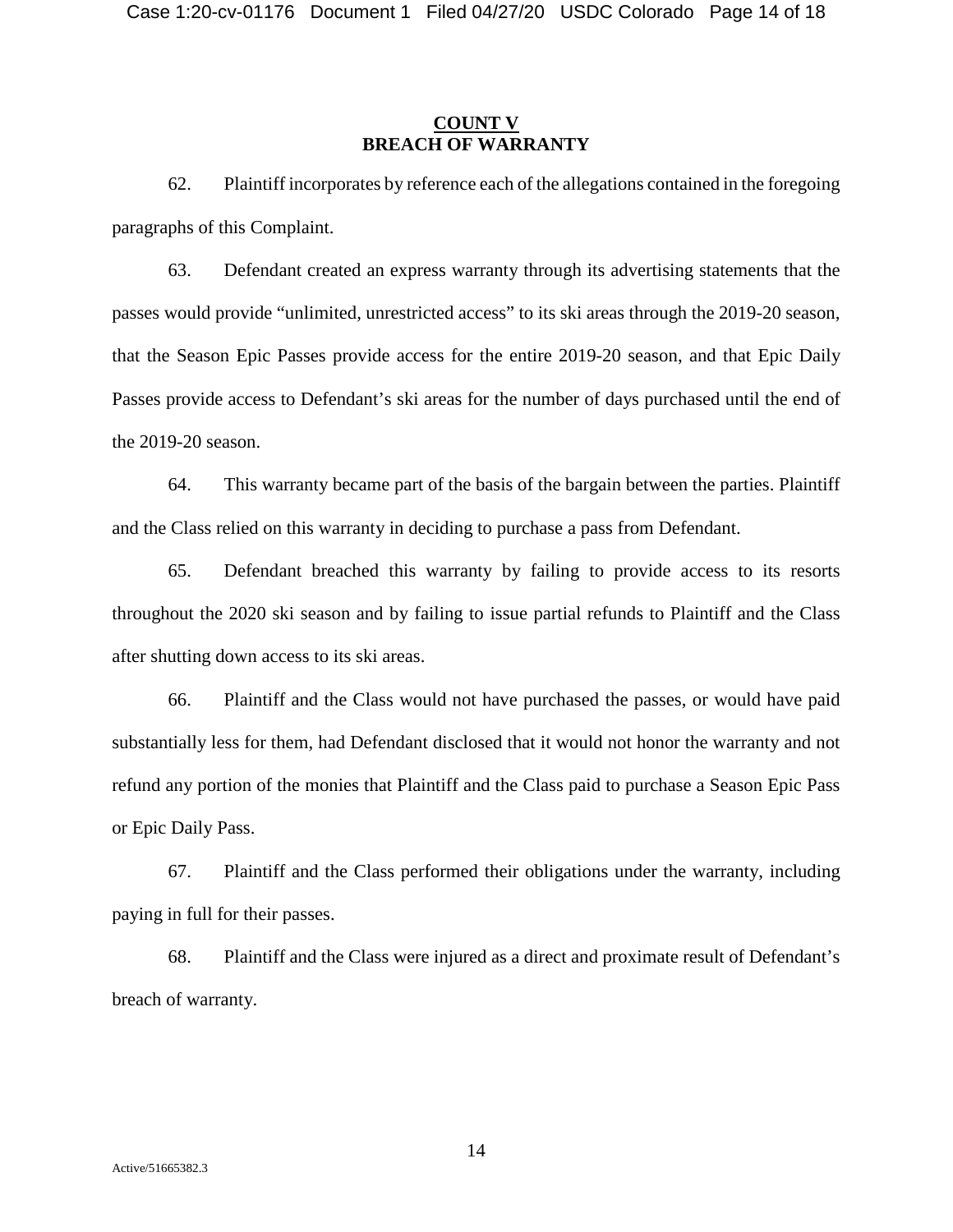### **COUNT VI BREACH OF IMPLIED COVENANT OF GOOD FAITH AND FAIR DEALING**

69. Plaintiff incorporates by reference each of the allegations contained in the foregoing paragraphs of this Complaint.

70. Every contract in Colorado contains an implied covenant of good faith and fair dealing. The implied covenant is an independent duty and may be breached even if there is no breach of a contract's express terms.

71. Defendant breached the covenant of good faith and fair dealing by failing to refund to Plaintiff and the Class a portion of the purchase price of their Season Epic Passes or Epic Daily Passes after Defendant terminated access to its facilities.

72. Defendants acted in bad faith and/or with a malicious motive to deny Plaintiff and the Class members some benefit of the bargain originally intended by the parties, thereby causing them injuries in an amount to be determined at trial.

### **COUNT VII VIOLATIONS OF THE COLORADO CONSUMER PROTECTION ACT[11](#page-14-0)**

73. Plaintiff incorporates by reference each of the allegations contained in the foregoing paragraphs of this Complaint.

74. Colorado's Consumer Protection Act (the "CCPA") prohibits a person from engaging in a "deceptive trade practice," which includes "advertis[ing] goods, services, or property with intent not to sell them as advertised."  $\S$  6-1-105(1)(g), (i), C.R.S.

75. Defendant is a "person" within the meaning of § 6-1-102(6), C.R.S.

<span id="page-14-0"></span><sup>&</sup>lt;sup>11</sup> Plaintiff does not seek certification under Federal Rule of Civil Procedure  $23(b)(3)$  for Defendant's violation of the CCPA. Instead, Plaintiff seeks certification under Rule 23(b)(2)—seeking declaratory relief—and Rule 23(c)(4)—regarding the issue of whether Defendant's conduct alleged herein violates the CCPA.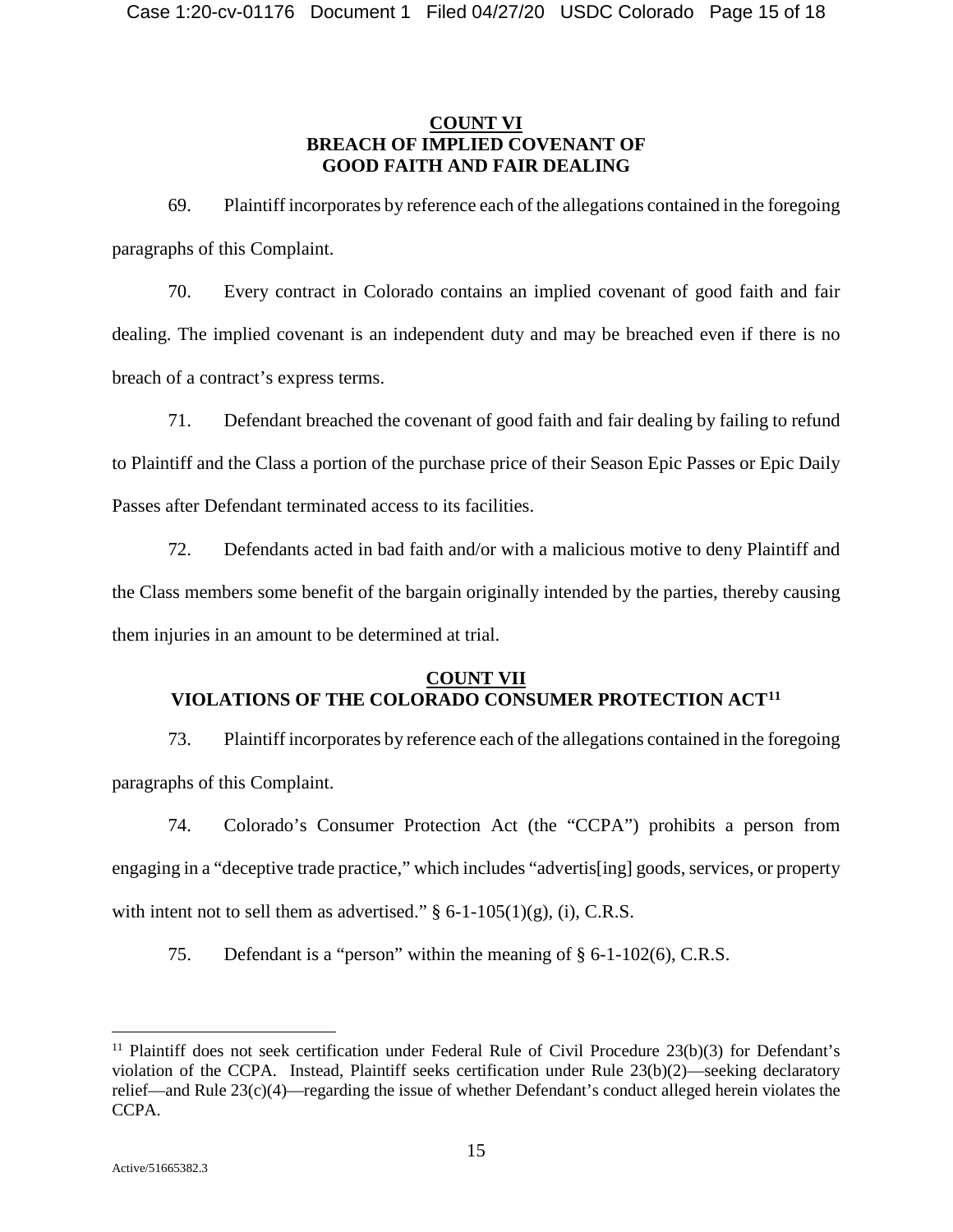### Case 1:20-cv-01176 Document 1 Filed 04/27/20 USDC Colorado Page 16 of 18

76. In the course of Defendant's business, it advertised that the purchasers of its passes would have unlimited access to skiing and snowboarding until the end of the 2019-20 season, which may last through June. Defendant knew, however, that if it closed all of its resorts before the end of 2019-20 season that it would retain 100% of the revenue generated from sales of the passes. As described above, Defendant engaged in unfair and deceptive trade practices as defined under Colorado law.

77. Defendant's actions as set forth above occurred in the conduct of trade or commerce.

78. Defendant's unfair practices significantly impacted the public as actual or potential consumers of Defendants' goods, services or property.

79. Defendant's actions proximately caused injuries to Plaintiff and the Class members.

80. Plaintiff and the Class members have suffered an injury in fact, including the loss of money or property, as a result of Defendant's unfair, unlawful, and/or deceptive practices. In purchasing their passes, Plaintiff and the other Class members relied on the misrepresentations and/or omissions of Defendant with respect to their ability to access Defendant's locations without restriction. Had Plaintiff and the other Class members known this, they would not have purchased their passes and/or paid as much for them. Accordingly, Plaintiffs and the other Class members overpaid for their passes and did not receive the benefit of their bargain.

81. Plaintiff and the Class Members injuries are the direct and natural consequence of Defendant's misrepresentations and omissions.

82. Plaintiffs and the Class Members demand a jury as to all issues so triable.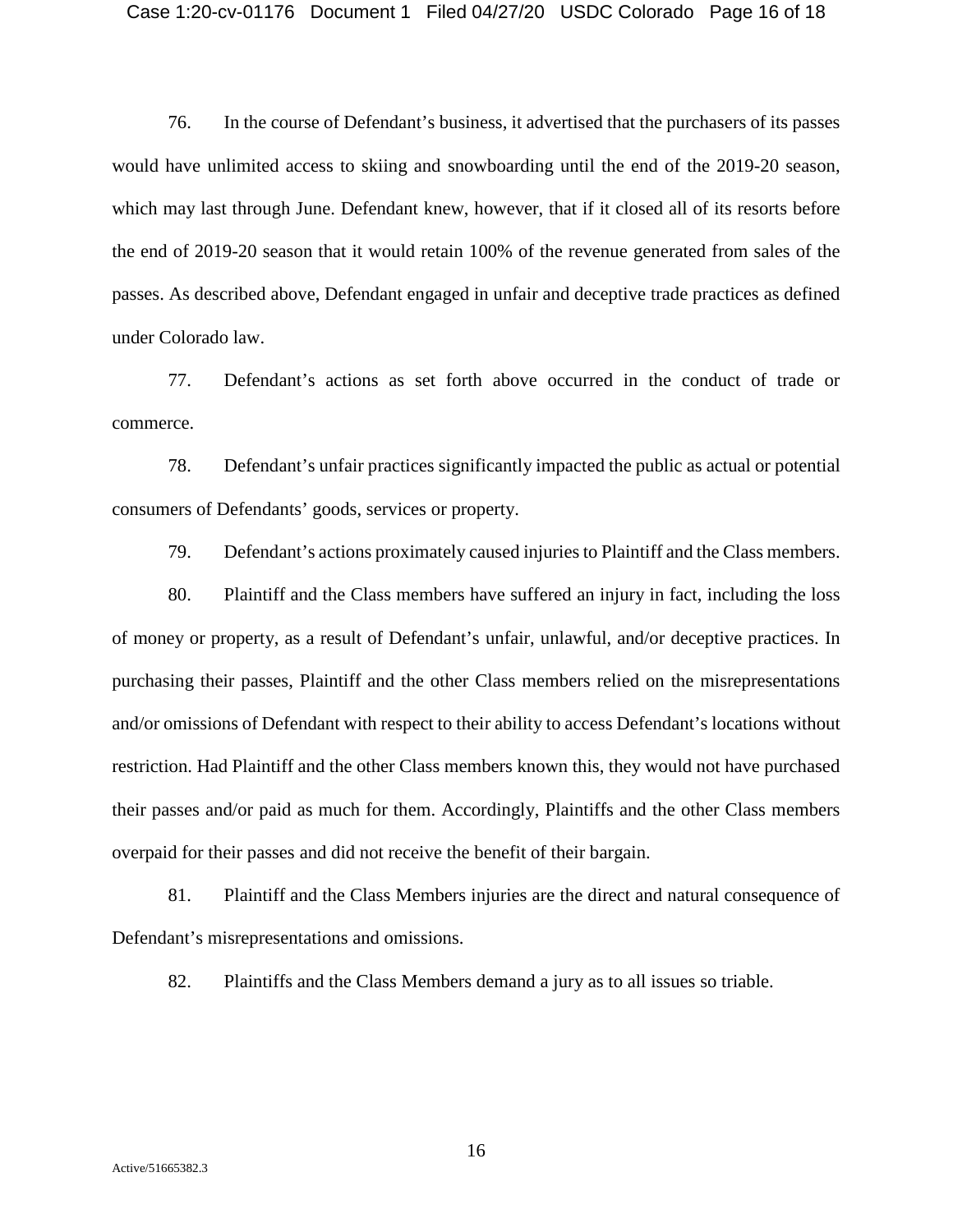### **PRAYER FOR RELIEF**

WHEREFORE, Plaintiff, on behalf of himself and the Class, respectfully requests that this

Court:

- A. Determine that the claims alleged herein may be maintained as a class action under Rule 23 of the Federal Rules of Civil Procedure, and issue an order certifying the Class as defined above;
- B. Appoint Plaintiff as the representatives of the Class and his counsel as Class Counsel;
- C. Award actual damages, exemplary and equitable monetary relief to Plaintiff and the Class and/or order Defendant to return to Plaintiff and the Class the amount each paid to Defendant as allowed by applicable law;
- D. Award pre-judgment and post-judgment interest on such monetary relief;
- E. Grant appropriate injunctive and/or declaratory relief, including, without limitation, an order that requires Defendant to issue refunds to any member of the Class who requests a refund;
- F. Award reasonable attorneys' fees and costs; and
- G. Grant such further relief that this Court deems appropriate.

### **JURY DEMAND**

Plaintiffs, on behalf of themselves and the putative Class, demands a trial by jury on all

issues so triable.

Dated: April 27, 2020

Respectfully submitted,

*/s/* Katherine Varholak Katherine Varholak Melissa Reagan **SHERMAN & HOWARD, LLC**  $633$  17<sup>th</sup> Street, Suite 3000 Denver, CO 80202 (303) 297-2900 kvarholak@shermanhoward.com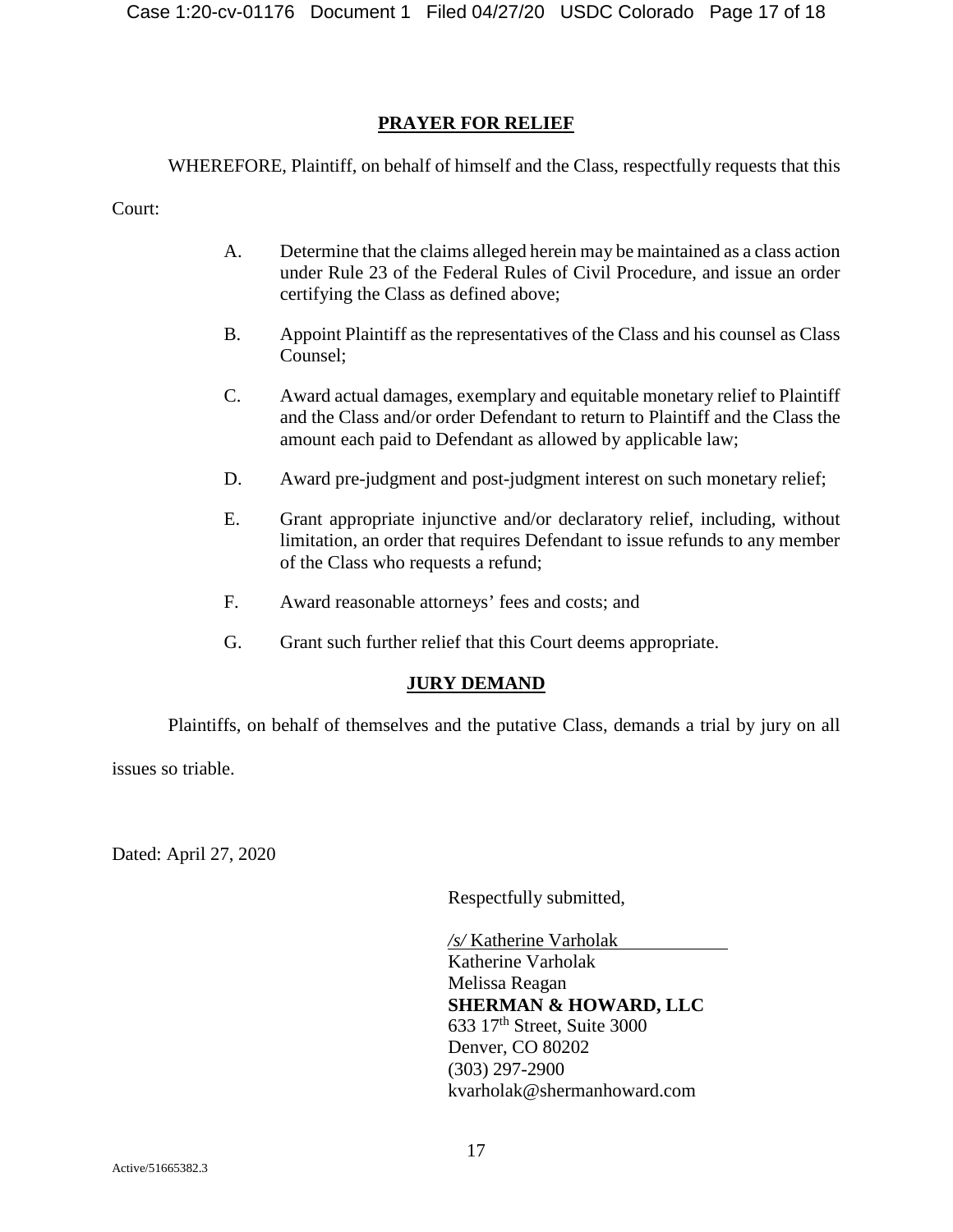mreagan@shermanhoward.com

Nyran Rose Rasche Nickolas J. Hagman **CAFFERTY CLOBES MERIWETHER & SPRENGEL LLP** 150 S. Wacker, Suite 3000 Chicago, Illinois 60606 Telephone: 312-782-4880 Facsimile: 318-782-4485 nrasche@caffertyclobes.com nhagman@caffertyclobes.com

Bryan L. Clobes **CAFFERTY CLOBES MERIWETHER & SPRENGEL LLP** 205 N. Monroe St. Media, Pennsylvania 19063 Telephone: 215-864-2800 bclobes@caffertyclobes.com

Joseph G. Sauder **SAUDER SCHELKOPF LLC** 1109 Lancaster Avenue Berwyn, Pennsylvania 19312 Telephone: (610) 200-0580 jgs@sstriallawyers.com

*Attorneys for the Plaintiffs and the Putative Class*

*.*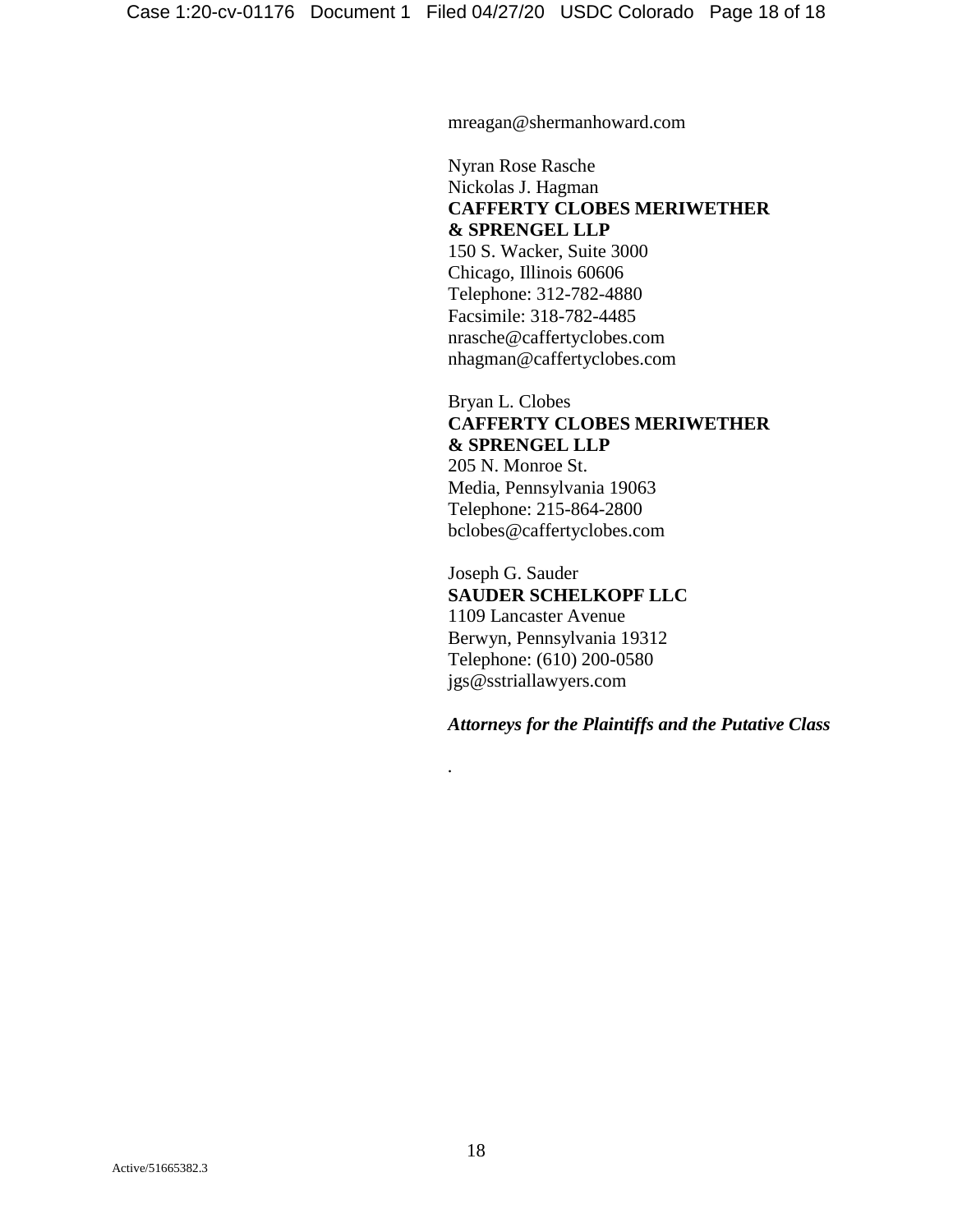## Case 1:20-cv-01176 Document 1-1 Filed 04/27/20 USDC Colorado Page 1 of 2

JS 44 (Rev. 09/19) **CIVIL COVER SHEET**

The JS 44 civil cover sheet and the information contained herein neither replace nor supplement the filing and service of pleadings or other papers as required by law, except as provided by local rules of court. This form,

| purpose of initiating the civil docket sheet. (SEE INSTRUCTIONS ON NEXT PAGE OF THIS PORM.)                                                                                                                                                                                                                                                                                                                                                                                                                                                                                                                                                   |                                                                                                                                                                                                                                                                                                                                                                                                                                                                                                                                                                                                                                                          |                                                                                                                                                                                                                                                                                                                                                                                                                                                                                                                                                                                                                                                                                                                                 |                                                                                                                                                                                                                                                                                                                                                                                                                                                         |                                                                                                                                                                                                                                                                                                                                                                                                                                                                                                                             |                                                                                                                                                                                                                                                                                                                                                                                                                                                                                                                                                                                                                                                                                                                                                               |  |  |  |
|-----------------------------------------------------------------------------------------------------------------------------------------------------------------------------------------------------------------------------------------------------------------------------------------------------------------------------------------------------------------------------------------------------------------------------------------------------------------------------------------------------------------------------------------------------------------------------------------------------------------------------------------------|----------------------------------------------------------------------------------------------------------------------------------------------------------------------------------------------------------------------------------------------------------------------------------------------------------------------------------------------------------------------------------------------------------------------------------------------------------------------------------------------------------------------------------------------------------------------------------------------------------------------------------------------------------|---------------------------------------------------------------------------------------------------------------------------------------------------------------------------------------------------------------------------------------------------------------------------------------------------------------------------------------------------------------------------------------------------------------------------------------------------------------------------------------------------------------------------------------------------------------------------------------------------------------------------------------------------------------------------------------------------------------------------------|---------------------------------------------------------------------------------------------------------------------------------------------------------------------------------------------------------------------------------------------------------------------------------------------------------------------------------------------------------------------------------------------------------------------------------------------------------|-----------------------------------------------------------------------------------------------------------------------------------------------------------------------------------------------------------------------------------------------------------------------------------------------------------------------------------------------------------------------------------------------------------------------------------------------------------------------------------------------------------------------------|---------------------------------------------------------------------------------------------------------------------------------------------------------------------------------------------------------------------------------------------------------------------------------------------------------------------------------------------------------------------------------------------------------------------------------------------------------------------------------------------------------------------------------------------------------------------------------------------------------------------------------------------------------------------------------------------------------------------------------------------------------------|--|--|--|
| I. (a) PLAINTIFFS                                                                                                                                                                                                                                                                                                                                                                                                                                                                                                                                                                                                                             |                                                                                                                                                                                                                                                                                                                                                                                                                                                                                                                                                                                                                                                          |                                                                                                                                                                                                                                                                                                                                                                                                                                                                                                                                                                                                                                                                                                                                 | <b>DEFENDANTS</b>                                                                                                                                                                                                                                                                                                                                                                                                                                       |                                                                                                                                                                                                                                                                                                                                                                                                                                                                                                                             |                                                                                                                                                                                                                                                                                                                                                                                                                                                                                                                                                                                                                                                                                                                                                               |  |  |  |
| MICHAEL McAULIFFE, on behalf of himself and all others similarly<br>situated,                                                                                                                                                                                                                                                                                                                                                                                                                                                                                                                                                                 |                                                                                                                                                                                                                                                                                                                                                                                                                                                                                                                                                                                                                                                          |                                                                                                                                                                                                                                                                                                                                                                                                                                                                                                                                                                                                                                                                                                                                 | THE VAIL CORPORATION d/b/a Vail Resorts Management Company<br>County of Residence of First Listed Defendant<br>(IN U.S. PLAINTIFF CASES ONLY)<br>IN LAND CONDEMNATION CASES, USE THE LOCATION OF<br>NOTE:<br>THE TRACT OF LAND INVOLVED.<br>Attorneys (If Known)                                                                                                                                                                                        |                                                                                                                                                                                                                                                                                                                                                                                                                                                                                                                             |                                                                                                                                                                                                                                                                                                                                                                                                                                                                                                                                                                                                                                                                                                                                                               |  |  |  |
| (b) County of Residence of First Listed Plaintiff                                                                                                                                                                                                                                                                                                                                                                                                                                                                                                                                                                                             | (EXCEPT IN U.S. PLAINTIFF CASES)                                                                                                                                                                                                                                                                                                                                                                                                                                                                                                                                                                                                                         | Denver, CO                                                                                                                                                                                                                                                                                                                                                                                                                                                                                                                                                                                                                                                                                                                      |                                                                                                                                                                                                                                                                                                                                                                                                                                                         |                                                                                                                                                                                                                                                                                                                                                                                                                                                                                                                             |                                                                                                                                                                                                                                                                                                                                                                                                                                                                                                                                                                                                                                                                                                                                                               |  |  |  |
| (c) Attorneys (Firm Name, Address, and Telephone Number)<br>Sherman & Howard L.L.C.<br>633 17th Street, Suite 3000, Denver, CO 80202<br>303-297-2900                                                                                                                                                                                                                                                                                                                                                                                                                                                                                          |                                                                                                                                                                                                                                                                                                                                                                                                                                                                                                                                                                                                                                                          |                                                                                                                                                                                                                                                                                                                                                                                                                                                                                                                                                                                                                                                                                                                                 |                                                                                                                                                                                                                                                                                                                                                                                                                                                         |                                                                                                                                                                                                                                                                                                                                                                                                                                                                                                                             |                                                                                                                                                                                                                                                                                                                                                                                                                                                                                                                                                                                                                                                                                                                                                               |  |  |  |
| <b>II. BASIS OF JURISDICTION</b> (Place an "X" in One Box Only)                                                                                                                                                                                                                                                                                                                                                                                                                                                                                                                                                                               |                                                                                                                                                                                                                                                                                                                                                                                                                                                                                                                                                                                                                                                          |                                                                                                                                                                                                                                                                                                                                                                                                                                                                                                                                                                                                                                                                                                                                 |                                                                                                                                                                                                                                                                                                                                                                                                                                                         |                                                                                                                                                                                                                                                                                                                                                                                                                                                                                                                             | <b>III. CITIZENSHIP OF PRINCIPAL PARTIES</b> (Place an "X" in One Box for Plaintiff                                                                                                                                                                                                                                                                                                                                                                                                                                                                                                                                                                                                                                                                           |  |  |  |
| $\Box$ 1 U.S. Government<br>Plaintiff                                                                                                                                                                                                                                                                                                                                                                                                                                                                                                                                                                                                         | <b>3</b> Federal Question<br>(U.S. Government Not a Party)                                                                                                                                                                                                                                                                                                                                                                                                                                                                                                                                                                                               |                                                                                                                                                                                                                                                                                                                                                                                                                                                                                                                                                                                                                                                                                                                                 | (For Diversity Cases Only)<br>and One Box for Defendant)<br><b>DEF</b><br>PTF<br>PTF<br>DEF<br>Citizen of This State<br>$\mathbf{X}$ 1<br>$\Box$ 1 Incorporated or Principal Place<br>$\Box$ 4<br>$\mathbf{X}$ 4<br>of Business In This State                                                                                                                                                                                                           |                                                                                                                                                                                                                                                                                                                                                                                                                                                                                                                             |                                                                                                                                                                                                                                                                                                                                                                                                                                                                                                                                                                                                                                                                                                                                                               |  |  |  |
| $\Box$ 2 U.S. Government<br>$\mathbf{\times}$ 4 Diversity<br>Defendant                                                                                                                                                                                                                                                                                                                                                                                                                                                                                                                                                                        |                                                                                                                                                                                                                                                                                                                                                                                                                                                                                                                                                                                                                                                          | (Indicate Citizenship of Parties in Item III)                                                                                                                                                                                                                                                                                                                                                                                                                                                                                                                                                                                                                                                                                   | Citizen of Another State                                                                                                                                                                                                                                                                                                                                                                                                                                | $\Box$ 2<br>$\Box$ 2 Incorporated <i>and</i> Principal Place                                                                                                                                                                                                                                                                                                                                                                                                                                                                | $\Box$ 5<br>$\Box$ 5<br>of Business In Another State                                                                                                                                                                                                                                                                                                                                                                                                                                                                                                                                                                                                                                                                                                          |  |  |  |
|                                                                                                                                                                                                                                                                                                                                                                                                                                                                                                                                                                                                                                               |                                                                                                                                                                                                                                                                                                                                                                                                                                                                                                                                                                                                                                                          |                                                                                                                                                                                                                                                                                                                                                                                                                                                                                                                                                                                                                                                                                                                                 | Citizen or Subject of a<br>Foreign Country                                                                                                                                                                                                                                                                                                                                                                                                              | <b>1</b> 3 Foreign Nation<br>$\Box$ 3                                                                                                                                                                                                                                                                                                                                                                                                                                                                                       | $\Box$ 6<br>$\Box$ 6                                                                                                                                                                                                                                                                                                                                                                                                                                                                                                                                                                                                                                                                                                                                          |  |  |  |
| <b>IV. NATURE OF SUIT</b> (Place an "X" in One Box Only)                                                                                                                                                                                                                                                                                                                                                                                                                                                                                                                                                                                      |                                                                                                                                                                                                                                                                                                                                                                                                                                                                                                                                                                                                                                                          |                                                                                                                                                                                                                                                                                                                                                                                                                                                                                                                                                                                                                                                                                                                                 |                                                                                                                                                                                                                                                                                                                                                                                                                                                         |                                                                                                                                                                                                                                                                                                                                                                                                                                                                                                                             | Click here for: Nature of Suit Code Descriptions.                                                                                                                                                                                                                                                                                                                                                                                                                                                                                                                                                                                                                                                                                                             |  |  |  |
| <b>CONTRACT</b><br>$\Box$ 110 Insurance<br>$\Box$ 120 Marine<br>130 Miller Act<br>$\Box$ 140 Negotiable Instrument<br>150 Recovery of Overpayment<br>& Enforcement of Judgment<br>151 Medicare Act<br>152 Recovery of Defaulted<br><b>Student Loans</b><br>(Excludes Veterans)<br>153 Recovery of Overpayment<br>of Veteran's Benefits<br>160 Stockholders' Suits<br>X 190 Other Contract<br>□ 195 Contract Product Liability<br>$\Box$ 196 Franchise<br><b>REAL PROPERTY</b><br>210 Land Condemnation<br>220 Foreclosure<br>□ 230 Rent Lease & Ejectment<br>240 Torts to Land<br>245 Tort Product Liability<br>□ 290 All Other Real Property | PERSONAL INJURY<br>$\Box$ 310 Airplane<br>315 Airplane Product<br>Liability<br>$\Box$ 320 Assault, Libel &<br>Slander<br>□ 330 Federal Employers'<br>Liability<br>$\Box$ 340 Marine<br>345 Marine Product<br>Liability<br>□ 350 Motor Vehicle<br>□ 355 Motor Vehicle<br><b>Product Liability</b><br>□ 360 Other Personal<br>Injury<br>$\Box$ 362 Personal Injury -<br>Medical Malpractice<br><b>CIVIL RIGHTS</b><br>$\Box$ 440 Other Civil Rights<br>$\Box$ 441 Voting<br>$\Box$ 442 Employment<br>$\Box$ 443 Housing/<br>Accommodations<br>$\Box$ 445 Amer. w/Disabilities<br>Employment<br>$\Box$ 446 Amer. w/Disabilities -<br>Other<br>448 Education | <b>TORTS</b><br>PERSONAL INJURY<br>$\Box$ 365 Personal Injury -<br>Product Liability<br>367 Health Care/<br>Pharmaceutical<br>Personal Injury<br><b>Product Liability</b><br><b>1</b> 368 Asbestos Personal<br><b>Injury Product</b><br>Liability<br>PERSONAL PROPERTY<br>370 Other Fraud<br>$\Box$ 371 Truth in Lending<br>380 Other Personal<br><b>Property Damage</b><br>□ 385 Property Damage<br>Product Liability<br>PRISONER PETITIONS<br><b>Habeas Corpus:</b><br>463 Alien Detainee<br>$\Box$ 510 Motions to Vacate<br>Sentence<br>530 General<br>535 Death Penalty<br>Other:<br>$\Box$ 540 Mandamus & Other<br>$\Box$ 550 Civil Rights<br>555 Prison Condition<br>560 Civil Detainee -<br>Conditions of<br>Confinement | <b>FORFEITURE/PENALTY</b><br>□ 625 Drug Related Seizure<br>of Property 21 USC 881<br>$\Box$ 690 Other<br><b>LABOR</b><br>710 Fair Labor Standards<br>Act<br>720 Labor/Management<br>Relations<br>740 Railway Labor Act<br>751 Family and Medical<br>Leave Act<br>790 Other Labor Litigation<br>791 Employee Retirement<br>Income Security Act<br><b>IMMIGRATION</b><br>$\Box$ 462 Naturalization Application<br>$\Box$ 465 Other Immigration<br>Actions | <b>BANKRUPTCY</b><br>$\Box$ 422 Appeal 28 USC 158<br>423 Withdrawal<br>28 USC 157<br><b>PROPERTY RIGHTS</b><br>□ 820 Copyrights<br>□ 830 Patent<br>□ 835 Patent - Abbreviated<br>New Drug Application<br>□ 840 Trademark<br><b>SOCIAL SECURITY</b><br>$\Box$ 861 HIA (1395ff)<br><b>1</b> 862 Black Lung (923)<br>$\Box$ 863 DIWC/DIWW (405(g))<br>$\Box$ 864 SSID Title XVI<br>$\Box$ 865 RSI (405(g))<br><b>FEDERAL TAX SUITS</b><br>□ 870 Taxes (U.S. Plaintiff<br>or Defendant)<br>□ 871 IRS-Third Party<br>26 USC 7609 | <b>OTHER STATUTES</b><br>375 False Claims Act<br>□ 376 Qui Tam (31 USC<br>3729(a)<br>1 400 State Reapportionment<br>$\Box$ 410 Antitrust<br>$\Box$ 430 Banks and Banking<br>$\Box$ 450 Commerce<br>$\Box$ 460 Deportation<br>□ 470 Racketeer Influenced and<br>Corrupt Organizations<br>□ 480 Consumer Credit<br>(15 USC 1681 or 1692)<br>485 Telephone Consumer<br>Protection Act<br>□ 490 Cable/Sat TV<br>□ 850 Securities/Commodities/<br>Exchange<br>□ 890 Other Statutory Actions<br>□ 891 Agricultural Acts<br>□ 893 Environmental Matters<br>□ 895 Freedom of Information<br>Act<br>$\Box$ 896 Arbitration<br>□ 899 Administrative Procedure<br>Act/Review or Appeal of<br>Agency Decision<br>$\Box$ 950 Constitutionality of<br><b>State Statutes</b> |  |  |  |
| <b>V. ORIGIN</b> (Place an "X" in One Box Only)<br>$\mathbf{X}$ 1 Original<br>Proceeding                                                                                                                                                                                                                                                                                                                                                                                                                                                                                                                                                      | $\square$ 2 Removed from<br>$\Box$ 3<br><b>State Court</b>                                                                                                                                                                                                                                                                                                                                                                                                                                                                                                                                                                                               | Remanded from<br>Appellate Court                                                                                                                                                                                                                                                                                                                                                                                                                                                                                                                                                                                                                                                                                                | $\Box$ 4 Reinstated or<br>Reopened                                                                                                                                                                                                                                                                                                                                                                                                                      | $\Box$ 6 Multidistrict<br>$\Box$ 5 Transferred from<br>Litigation -<br>Another District<br>Transfer<br>(specify)                                                                                                                                                                                                                                                                                                                                                                                                            | $\Box$ 8 Multidistrict<br>Litigation -<br>Direct File                                                                                                                                                                                                                                                                                                                                                                                                                                                                                                                                                                                                                                                                                                         |  |  |  |
|                                                                                                                                                                                                                                                                                                                                                                                                                                                                                                                                                                                                                                               | 28 USC 1332                                                                                                                                                                                                                                                                                                                                                                                                                                                                                                                                                                                                                                              |                                                                                                                                                                                                                                                                                                                                                                                                                                                                                                                                                                                                                                                                                                                                 | Cite the U.S. Civil Statute under which you are filing (Do not cite jurisdictional statutes unless diversity):                                                                                                                                                                                                                                                                                                                                          |                                                                                                                                                                                                                                                                                                                                                                                                                                                                                                                             |                                                                                                                                                                                                                                                                                                                                                                                                                                                                                                                                                                                                                                                                                                                                                               |  |  |  |
| VI. CAUSE OF ACTION                                                                                                                                                                                                                                                                                                                                                                                                                                                                                                                                                                                                                           | Brief description of cause:                                                                                                                                                                                                                                                                                                                                                                                                                                                                                                                                                                                                                              | Breach of contract action related to ski passes                                                                                                                                                                                                                                                                                                                                                                                                                                                                                                                                                                                                                                                                                 |                                                                                                                                                                                                                                                                                                                                                                                                                                                         |                                                                                                                                                                                                                                                                                                                                                                                                                                                                                                                             |                                                                                                                                                                                                                                                                                                                                                                                                                                                                                                                                                                                                                                                                                                                                                               |  |  |  |
| <b>VII. REQUESTED IN</b><br><b>COMPLAINT:</b>                                                                                                                                                                                                                                                                                                                                                                                                                                                                                                                                                                                                 | ⊠<br>UNDER RULE 23, F.R.Cv.P.                                                                                                                                                                                                                                                                                                                                                                                                                                                                                                                                                                                                                            | CHECK IF THIS IS A CLASS ACTION                                                                                                                                                                                                                                                                                                                                                                                                                                                                                                                                                                                                                                                                                                 | <b>DEMAND \$</b>                                                                                                                                                                                                                                                                                                                                                                                                                                        | <b>JURY DEMAND:</b>                                                                                                                                                                                                                                                                                                                                                                                                                                                                                                         | CHECK YES only if demanded in complaint:<br><b>X</b> Yes<br>$\Box$ No                                                                                                                                                                                                                                                                                                                                                                                                                                                                                                                                                                                                                                                                                         |  |  |  |
| VIII. RELATED CASE(S)<br><b>IF ANY</b>                                                                                                                                                                                                                                                                                                                                                                                                                                                                                                                                                                                                        | (See instructions):                                                                                                                                                                                                                                                                                                                                                                                                                                                                                                                                                                                                                                      | Jackson, Mix, Crews<br>$J\ensuremath{\mathsf{U}}\ensuremath{\mathsf{D}}\ensuremath{\mathsf{G}}\ensuremath{\mathsf{E}}$                                                                                                                                                                                                                                                                                                                                                                                                                                                                                                                                                                                                          |                                                                                                                                                                                                                                                                                                                                                                                                                                                         | <b>DOCKET NUMBER</b>                                                                                                                                                                                                                                                                                                                                                                                                                                                                                                        | 20-1121; 20-1134; 20-1163                                                                                                                                                                                                                                                                                                                                                                                                                                                                                                                                                                                                                                                                                                                                     |  |  |  |
| <b>DATE</b><br>04/27/2020                                                                                                                                                                                                                                                                                                                                                                                                                                                                                                                                                                                                                     |                                                                                                                                                                                                                                                                                                                                                                                                                                                                                                                                                                                                                                                          | SIGNATURE OF ATTORNEY OF RECORD                                                                                                                                                                                                                                                                                                                                                                                                                                                                                                                                                                                                                                                                                                 |                                                                                                                                                                                                                                                                                                                                                                                                                                                         | Digitally signed by Melissa Kerin Reagan<br>Date: 2020.04.27 21:38:35 -06'00'                                                                                                                                                                                                                                                                                                                                                                                                                                               | DN: cn=Melissa Kerin Reagan, o=Sherman & Howard L.L.C., ou, email=mreagan@shermanhoward.com, c=US                                                                                                                                                                                                                                                                                                                                                                                                                                                                                                                                                                                                                                                             |  |  |  |
| <b>FOR OFFICE USE ONLY</b><br><b>RECEIPT#</b>                                                                                                                                                                                                                                                                                                                                                                                                                                                                                                                                                                                                 | <b>AMOUNT</b>                                                                                                                                                                                                                                                                                                                                                                                                                                                                                                                                                                                                                                            | <b>APPLYING IFP</b>                                                                                                                                                                                                                                                                                                                                                                                                                                                                                                                                                                                                                                                                                                             | <b>JUDGE</b>                                                                                                                                                                                                                                                                                                                                                                                                                                            | MAG. JUDGE                                                                                                                                                                                                                                                                                                                                                                                                                                                                                                                  |                                                                                                                                                                                                                                                                                                                                                                                                                                                                                                                                                                                                                                                                                                                                                               |  |  |  |
| <b>Print</b>                                                                                                                                                                                                                                                                                                                                                                                                                                                                                                                                                                                                                                  | <b>Save As</b>                                                                                                                                                                                                                                                                                                                                                                                                                                                                                                                                                                                                                                           |                                                                                                                                                                                                                                                                                                                                                                                                                                                                                                                                                                                                                                                                                                                                 |                                                                                                                                                                                                                                                                                                                                                                                                                                                         |                                                                                                                                                                                                                                                                                                                                                                                                                                                                                                                             | <b>Reset</b>                                                                                                                                                                                                                                                                                                                                                                                                                                                                                                                                                                                                                                                                                                                                                  |  |  |  |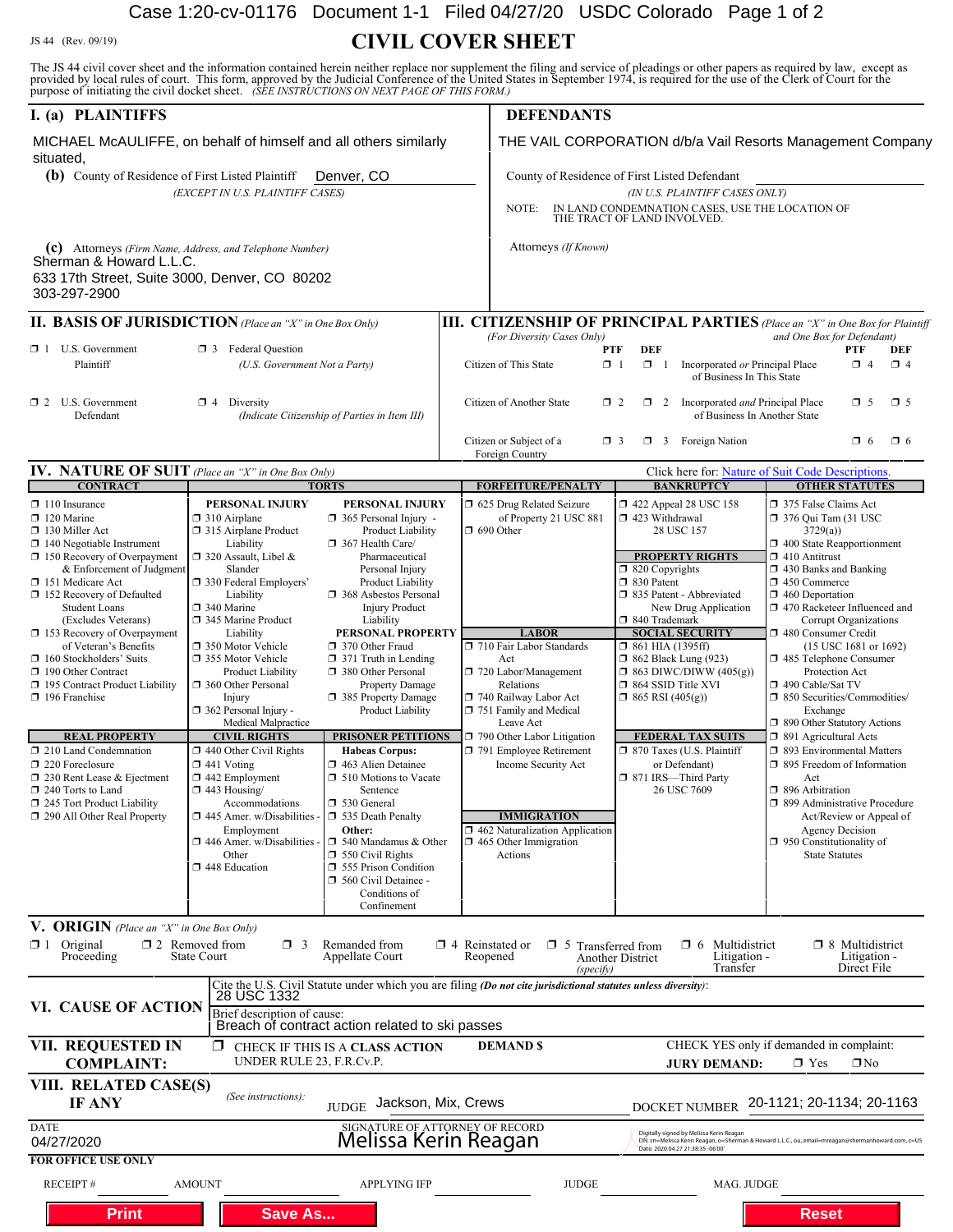JS 44 Reverse (Rev. 09/19)

### **INSTRUCTIONS FOR ATTORNEYS COMPLETING CIVIL COVER SHEET FORM JS 44**

#### Authority For Civil Cover Sheet

The JS 44 civil cover sheet and the information contained herein neither replaces nor supplements the filings and service of pleading or other papers as required by law, except as provided by local rules of court. This form, approved by the Judicial Conference of the United States in September 1974, is required for the use of the Clerk of Court for the purpose of initiating the civil docket sheet. Consequently, a civil cover sheet is submitted to the Clerk of Court for each civil complaint filed. The attorney filing a case should complete the form as follows:

- **I.(a) Plaintiffs-Defendants.** Enter names (last, first, middle initial) of plaintiff and defendant. If the plaintiff or defendant is a government agency, use only the full name or standard abbreviations. If the plaintiff or defendant is an official within a government agency, identify first the agency and then the official, giving both name and title.
- **(b) County of Residence.** For each civil case filed, except U.S. plaintiff cases, enter the name of the county where the first listed plaintiff resides at the time of filing. In U.S. plaintiff cases, enter the name of the county in which the first listed defendant resides at the time of filing. (NOTE: In land condemnation cases, the county of residence of the "defendant" is the location of the tract of land involved.)
- **(c) Attorneys.** Enter the firm name, address, telephone number, and attorney of record. If there are several attorneys, list them on an attachment, noting in this section "(see attachment)".

**II. Jurisdiction.** The basis of jurisdiction is set forth under Rule 8(a), F.R.Cv.P., which requires that jurisdictions be shown in pleadings. Place an "X" in one of the boxes. If there is more than one basis of jurisdiction, precedence is given in the order shown below.

United States plaintiff. (1) Jurisdiction based on 28 U.S.C. 1345 and 1348. Suits by agencies and officers of the United States are included here. United States defendant. (2) When the plaintiff is suing the United States, its officers or agencies, place an "X" in this box.

Federal question. (3) This refers to suits under 28 U.S.C. 1331, where jurisdiction arises under the Constitution of the United States, an amendment to the Constitution, an act of Congress or a treaty of the United States. In cases where the U.S. is a party, the U.S. plaintiff or defendant code takes precedence, and box 1 or 2 should be marked.

Diversity of citizenship. (4) This refers to suits under 28 U.S.C. 1332, where parties are citizens of different states. When Box 4 is checked, the citizenship of the different parties must be checked**.** (See Section III below**; NOTE: federal question actions take precedence over diversity cases.**)

- **III. Residence (citizenship) of Principal Parties.** This section of the JS 44 is to be completed if diversity of citizenship was indicated above. Mark this section for each principal party.
- **IV. Nature of Suit.** Place an "X" in the appropriate box. If there are multiple nature of suit codes associated with the case, pick the nature of suit code that is most applicable. Click here for[: Nature of Suit Code Descriptions](http://www.uscourts.gov/forms/civil-forms/civil-cover-sheet).
- **V. Origin.** Place an "X" in one of the seven boxes.

Original Proceedings. (1) Cases which originate in the United States district courts.

Removed from State Court. (2) Proceedings initiated in state courts may be removed to the district courts under Title 28 U.S.C., Section 1441. Remanded from Appellate Court. (3) Check this box for cases remanded to the district court for further action. Use the date of remand as the filing date.

Reinstated or Reopened. (4) Check this box for cases reinstated or reopened in the district court. Use the reopening date as the filing date. Transferred from Another District. (5) For cases transferred under Title 28 U.S.C. Section 1404(a). Do not use this for within district transfers or multidistrict litigation transfers.

Multidistrict Litigation – Transfer. (6) Check this box when a multidistrict case is transferred into the district under authority of Title 28 U.S.C. Section 1407.

Multidistrict Litigation – Direct File. (8) Check this box when a multidistrict case is filed in the same district as the Master MDL docket. **PLEASE NOTE THAT THERE IS NOT AN ORIGIN CODE 7.** Origin Code 7 was used for historical records and is no longer relevant due to changes in statue.

- **VI. Cause of Action.** Report the civil statute directly related to the cause of action and give a brief description of the cause. **Do not cite jurisdictional statutes unless diversity.** Example: U.S. Civil Statute: 47 USC 553 Brief Description: Unauthorized reception of cable service
- **VII. Requested in Complaint.** Class Action. Place an "X" in this box if you are filing a class action under Rule 23, F.R.Cv.P. Demand. In this space enter the actual dollar amount being demanded or indicate other demand, such as a preliminary injunction. Jury Demand. Check the appropriate box to indicate whether or not a jury is being demanded.
- **VIII. Related Cases.** This section of the JS 44 is used to reference related pending cases, if any. If there are related pending cases, insert the docket numbers and the corresponding judge names for such cases.

**Date and Attorney Signature.** Date and sign the civil cover sheet.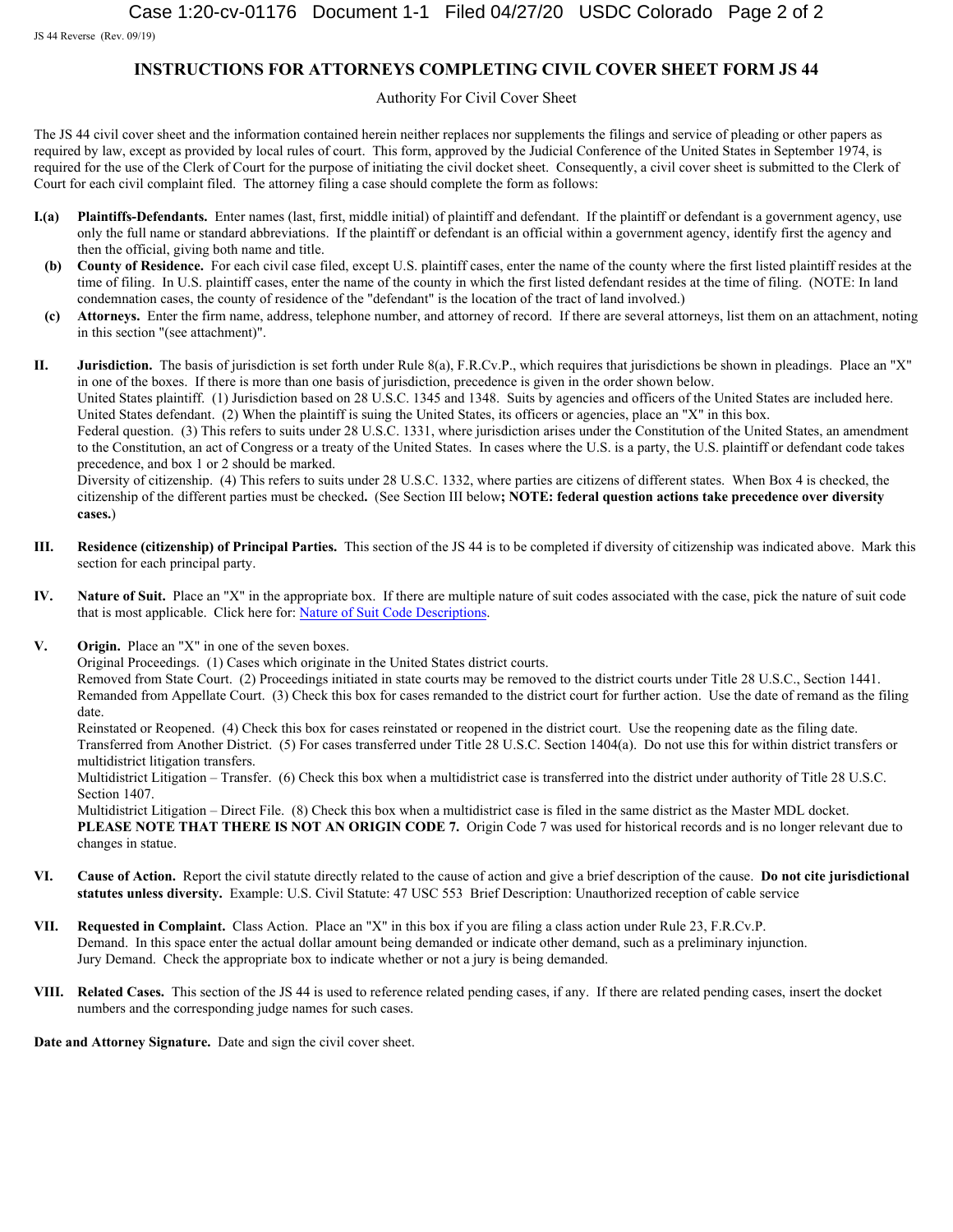AO 440 (Rev. 06/12) Summons in a Civil Action

# UNITED STATES DISTRICT COURT

for the

District of Colorado

) ) ) ) ) ) ) ) ) ) ) )

Michael McAuliffe, individually and on behalf of all others similarly situated,

*Plaintiff(s)*

Vail Corporation d/b/a Vail Resorts Management Company

*Defendant(s)*

v. Civil Action No. 1:20-cv-01176

**SUMMONS IN A CIVIL ACTION**

To: *(Defendant's name and address)* Vail Corporation d/b/a Vail Resorts Management Company 390 Interlocken Crescent Broomfield, Colorado 80021

A lawsuit has been filed against you.

Within 21 days after service of this summons on you (not counting the day you received it) — or 60 days if you are the United States or a United States agency, or an officer or employee of the United States described in Fed. R. Civ. P. 12 (a)(2) or  $(3)$  — you must serve on the plaintiff an answer to the attached complaint or a motion under Rule 12 of the Federal Rules of Civil Procedure. The answer or motion must be served on the plaintiff or plaintiff's attorney, whose name and address are: Katherine D. Varholak, Esq.

Melissa Kerin Reagan, Esq. Sherman & Howard L.L.C. 633 17th Street, Suite 3000 Denver, CO 80202

If you fail to respond, judgment by default will be entered against you for the relief demanded in the complaint. You also must file your answer or motion with the court.

*CLERK OF COURT*

Date:

*Signature of Clerk or Deputy Clerk*